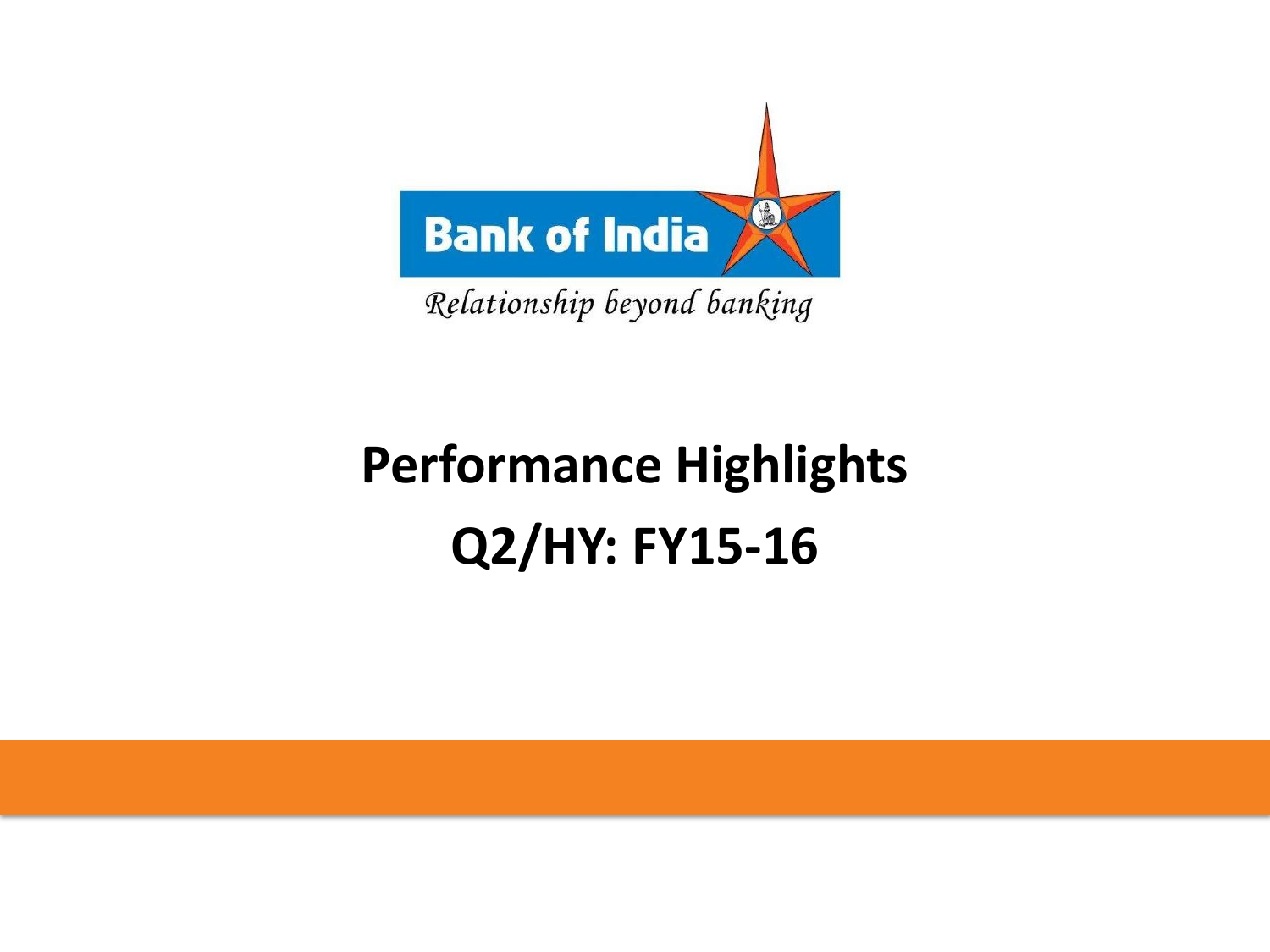### **PERFORMANCE AT A GLANCE – SEP'15**



| <b>Parameter</b>         | <b>Rs. Crore</b> | YoY Growth% |
|--------------------------|------------------|-------------|
| <b>Global Business</b>   | 920,980          | 0.36%       |
| <b>Domestic Business</b> | 668,421          | 1.75%       |
| <b>Overseas Business</b> | 252,559          | $-3.16%$    |
| Operating Profit (Q2)    | 1,458            | $-31.74%$   |
| Net Profit/Loss (Q2)     | $-1126$          | $-162.63%$  |
| Net Interest Income (Q2) | 3,020            | $-0.36%$    |
| <b>NIM (Q2)</b>          | 2.29             |             |
| <b>Gross NPA</b>         | 29,894           |             |
| - % to Advances          | 7.55%            |             |
| <b>Net NPA</b>           | 16,466           |             |
| - % to Advances          | 4.31%            |             |
| CET1 (Basel-III)         | 7.64%            |             |
| <b>CRAR (Basel-III)</b>  | 11.21%           |             |
| Branches (No.)           | 4963             |             |
| ATMs (No.)               | 7716             |             |
| Staff (No.)              | 50,606           |             |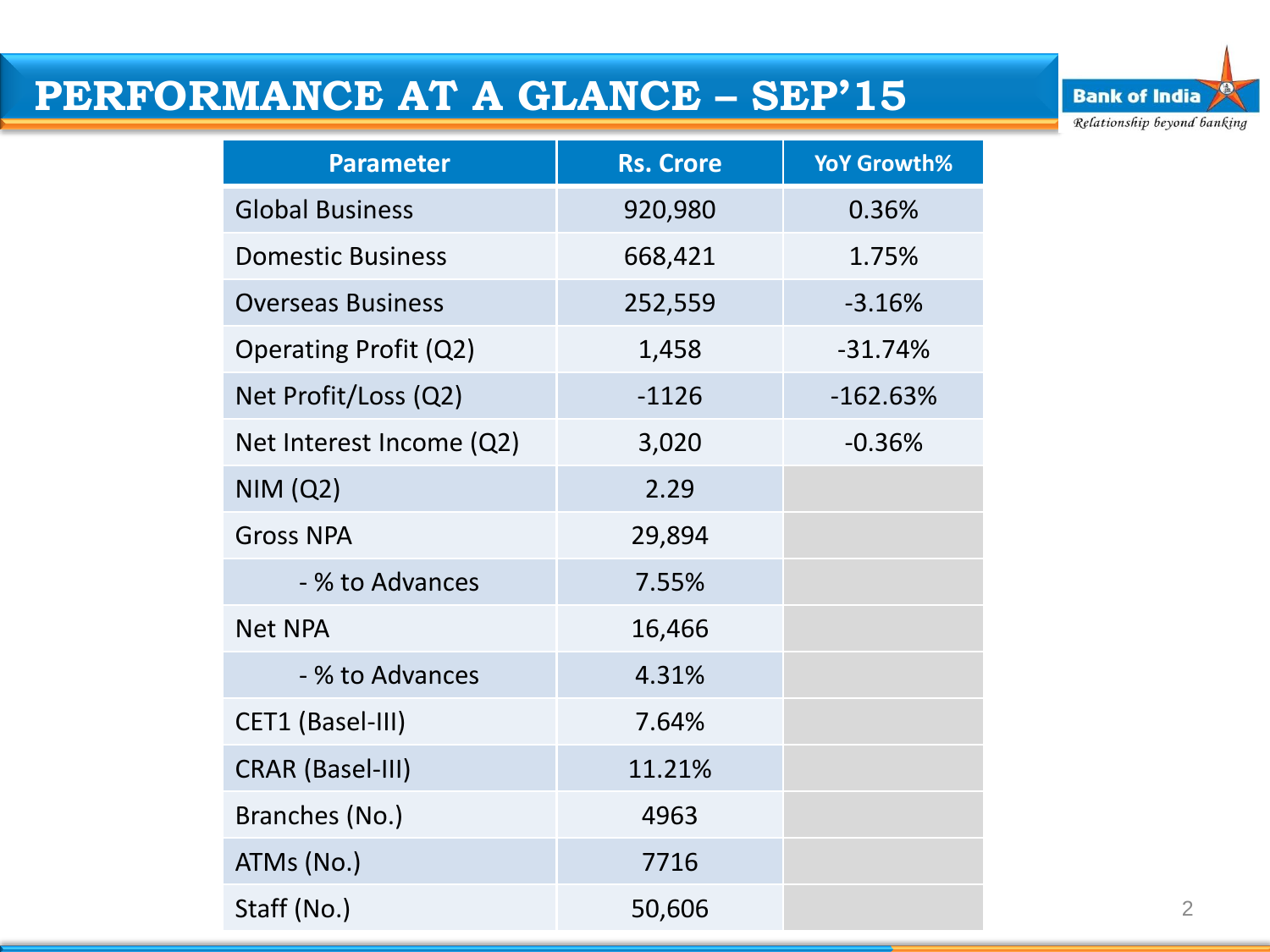

#### (そ.in Crores)

| <b>Business Mix</b><br>$\sqrt{\frac{2}{1}}$<br><b>Advances</b> ) | <b>Sep 14</b> | <b>Mar 15</b> | <b>Jun 15</b> | Sep15   | $Y-O-Y$<br><b>Growth %</b> |
|------------------------------------------------------------------|---------------|---------------|---------------|---------|----------------------------|
| <b>Global Business</b>                                           | 917,720       | 943,633       | 903,874       | 920,980 | 0.36                       |
| <b>Domestic</b>                                                  | 656,923       | 687,515       | 657,346       | 668,421 | 1.75                       |
| Foreign                                                          | 260,797       | 256,118       | 246,528       | 252,559 | $-3.16$                    |
| <b>Global Deposits</b>                                           | 518,432       | 531,907       | 508,260       | 525,195 | 1.30                       |
| Domestic                                                         | 388,377       | 398,000       | 376,360       | 389,864 | 0.38                       |
| Foreign                                                          | 130,055       | 133,907       | 131,900       | 135,331 | 4.06                       |
| <b>Global Advances</b>                                           | 399,288       | 411,726       | 395,614       | 395,785 | $-0.88$                    |
| Domestic                                                         | 268,546       | 289,515       | 280,986       | 278,557 | 3.73                       |
| Foreign                                                          | 130,742       | 122,211       | 114,628       | 117,228 | $-10.34$                   |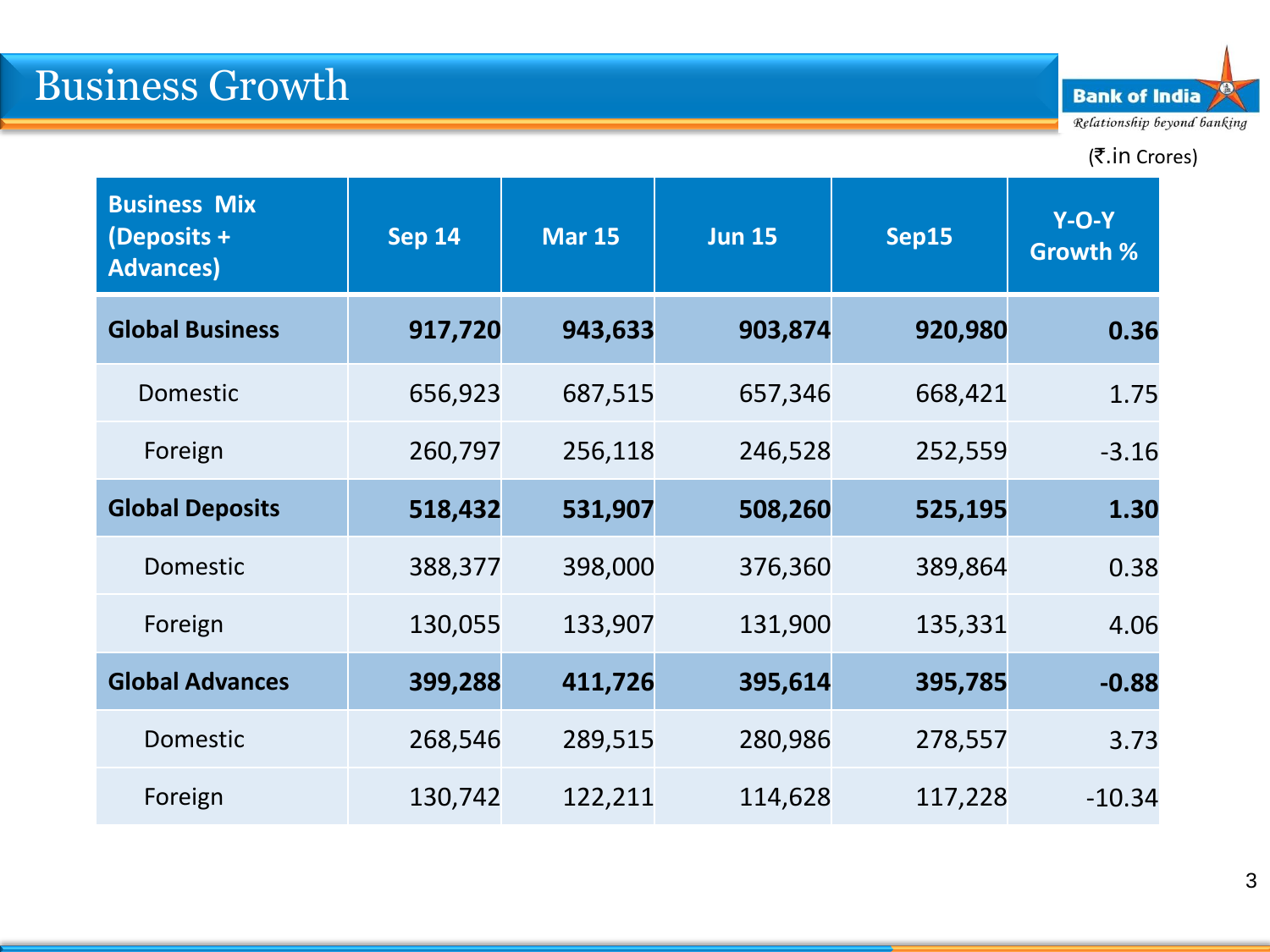CASA Profile

**Bank of India** Relationship beyond banking

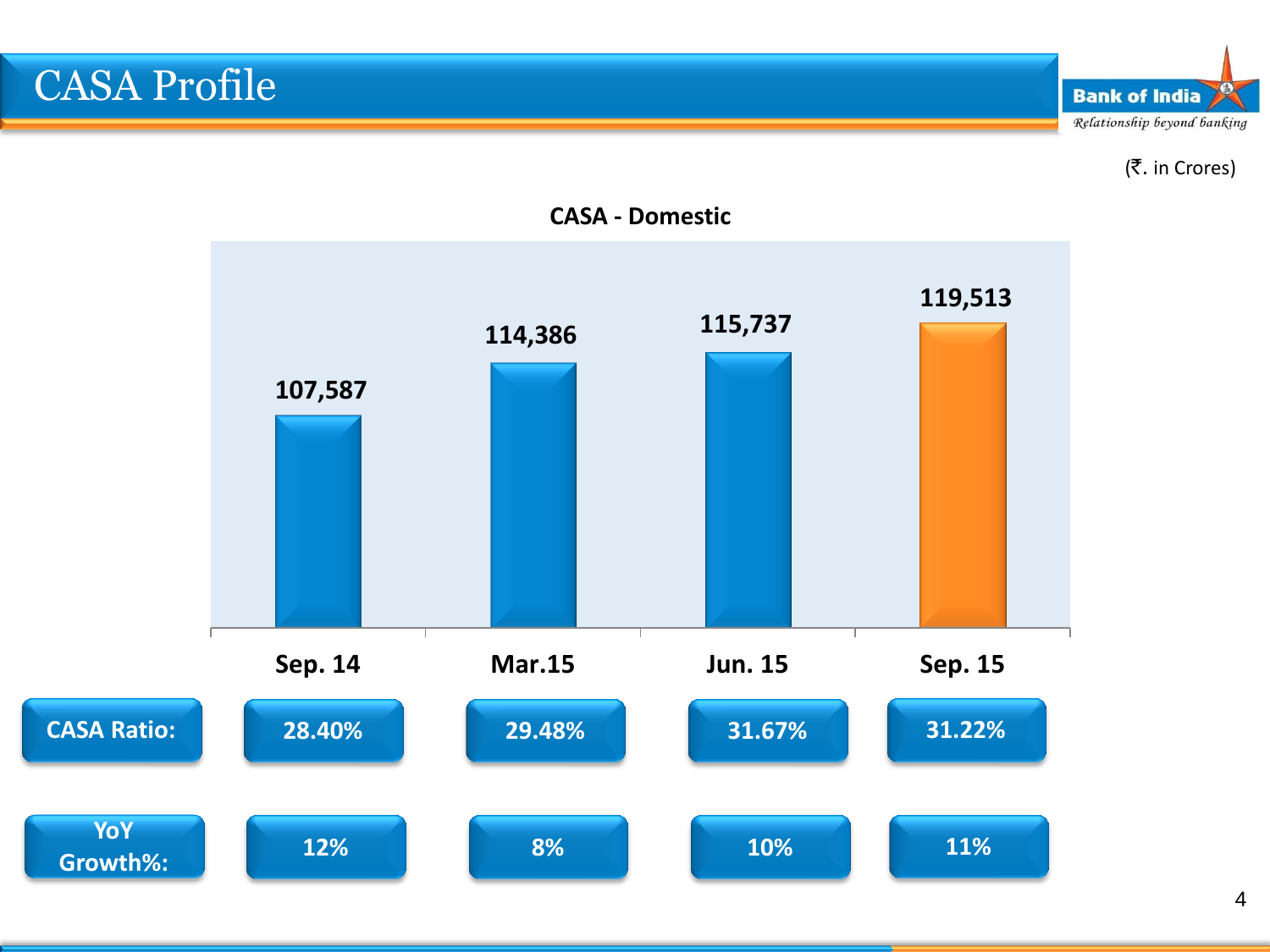#### (そ in Crores)

| <b>Industry</b>                              | <b>Sep 14</b> | <b>Mar. 15</b> | <b>Jun 15</b> | <b>Sep 15</b> | $Y-O-Y$<br><b>Growth</b><br>% | % to Domestic<br><b>Credit</b><br><b>Sep 14</b> | <b>Sep 15</b> |
|----------------------------------------------|---------------|----------------|---------------|---------------|-------------------------------|-------------------------------------------------|---------------|
| Agriculture                                  | 38,015        | 43,259         | 43,261        | 44,846        | 17.97                         | 14.16                                           | 16.10         |
| <b>MSME</b><br>(Priority & Non-<br>Priority) | 45,093        | 49,137         | 47,816        | 47,923        | 6.28                          | 16.79                                           | 17.20         |
| Retail                                       | 29,654        | 34,153         | 33,582        | 34,938        | 17.82                         | 11.04                                           | 12.54         |
| Corporate &<br><b>Others</b>                 | 155,784       | 162,966        | 156,327       | 150,850       | $-3.17$                       | 58.01                                           | 54.15         |
| Total                                        | 268,546       | 289,515        | 280,986       | 278,557       | 3.73                          | 100.00                                          | 100.00        |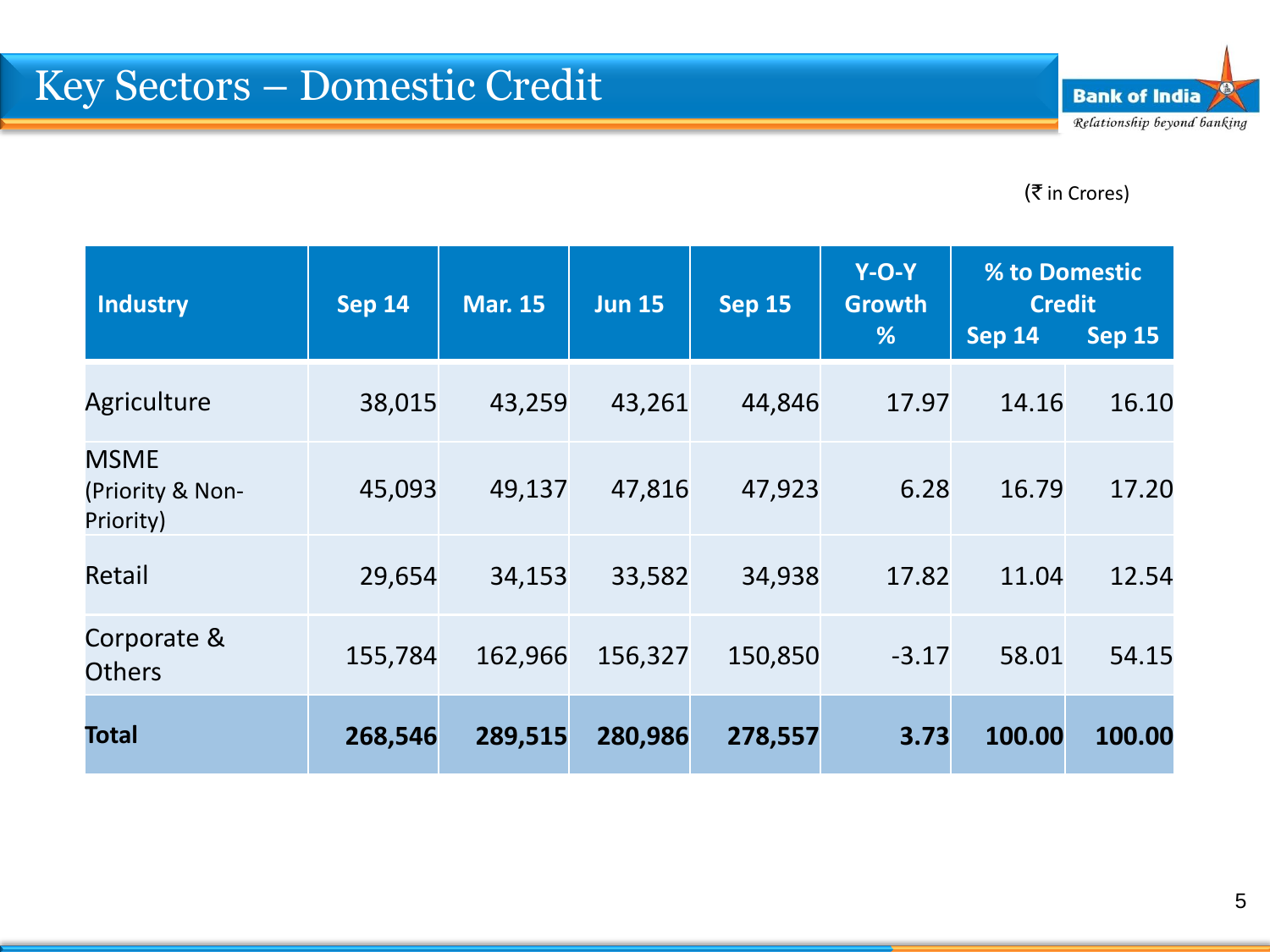

| <b>Particulars</b> | <b>Sep 14</b> | <b>Mar. 15</b> | <b>Jun 15</b> | <b>Sep.15</b> | $Y-O-Y$<br><b>Growth</b><br>% | <b>%age to Domestic</b><br><b>Credit</b><br><b>Sep-14</b> | <b>Sep-15</b> |
|--------------------|---------------|----------------|---------------|---------------|-------------------------------|-----------------------------------------------------------|---------------|
|                    |               |                |               |               |                               |                                                           |               |
| Home Loan          | 14,913        | 16,664         | 16,992        | 17,973        | 20.52                         | 5.55                                                      | 6.45          |
| Mortgage<br>Loan   | 3,424         | 4,144          | 4,234         | 4,422         | 29.15                         | 1.28                                                      | 1.59          |
| Auto Loan          | 2,475         | 2,733          | 2,742         | 2,741         | 10.75                         | 0.92                                                      | 0.98          |
| Education<br>Loan  | 2,855         | 2,918          | 2,960         | 3,076         | 7.74                          | 1.06                                                      | 1.10          |
| Personal<br>Loan   | 997           | 1,085          | 1,097         | 1,098         | 10.13                         | 0.37                                                      | 0.39          |
| <b>Others</b>      | 4,990         | 6,609          | 5,557         | 5,628         | 12.79                         | 1.86                                                      | 2.02          |
| <b>Total</b>       | 29,654        | 34,153         | 33,582        | 34,938        | 17.82                         | 11.04                                                     | 12.54         |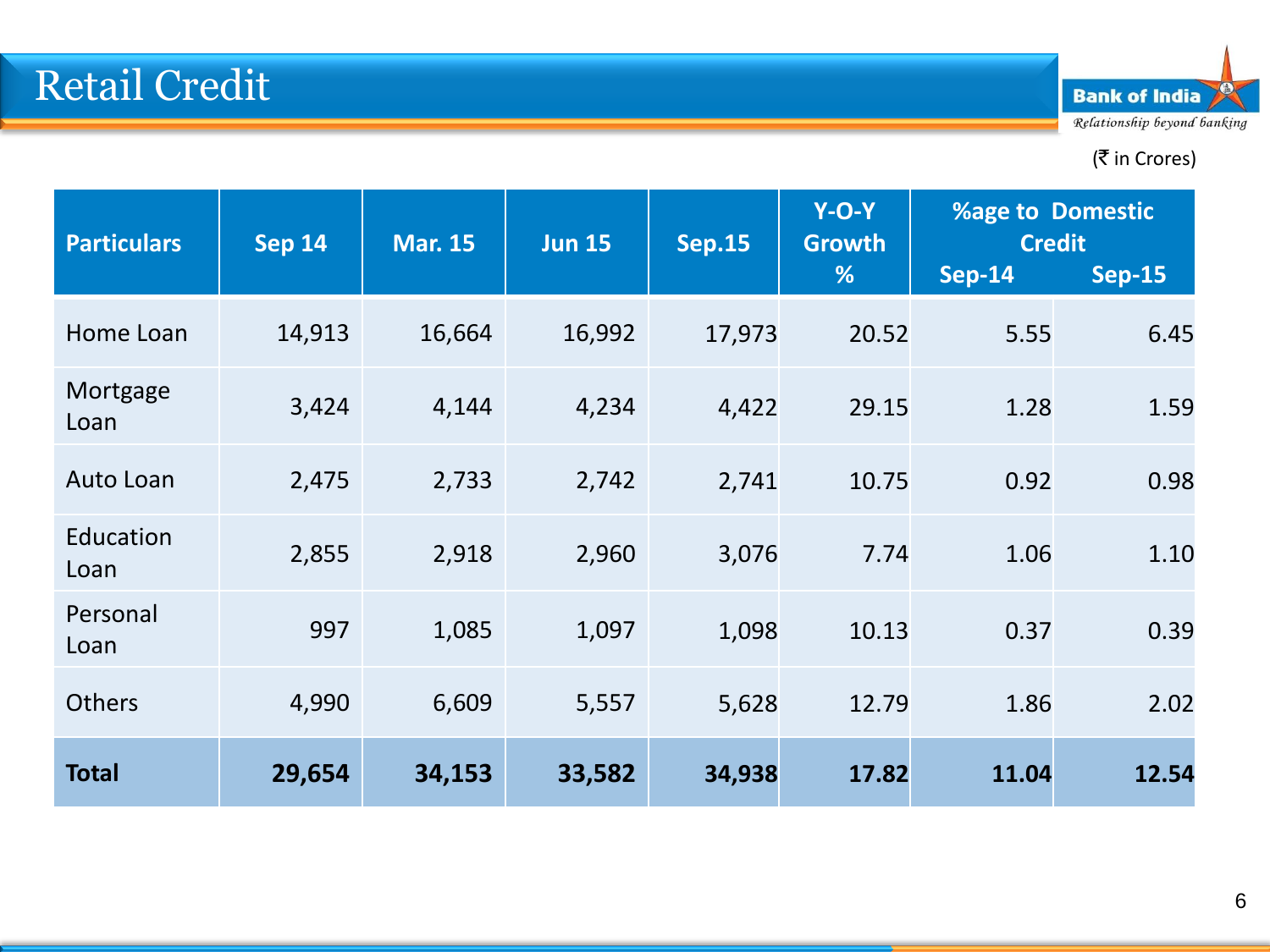

| <b>Particulars</b>          | <b>Sep 14</b> | <b>Mar 15</b> | <b>Jun 15</b><br><b>Sep 15</b> |        |
|-----------------------------|---------------|---------------|--------------------------------|--------|
| <b>Power</b>                | 29,072        | 33,386        | 32,625                         | 32,300 |
| - SEBs                      | 12,797        | 15,071        | 15,475                         | 15,073 |
| - Others                    | 16,275        | 18,315        | 17,150                         | 17,227 |
| <b>Roads and ports</b>      | 10,158        | 10,751        | 10,639                         | 10,852 |
| <b>Telecom</b>              | 1,111         | 927           | 958                            | 951    |
| <b>Other Infrastructure</b> | 3,795         | 3,952         | 4,069                          | 4,213  |
| <b>Total</b>                | 44,136        | 49,016        | 48,291                         | 48,317 |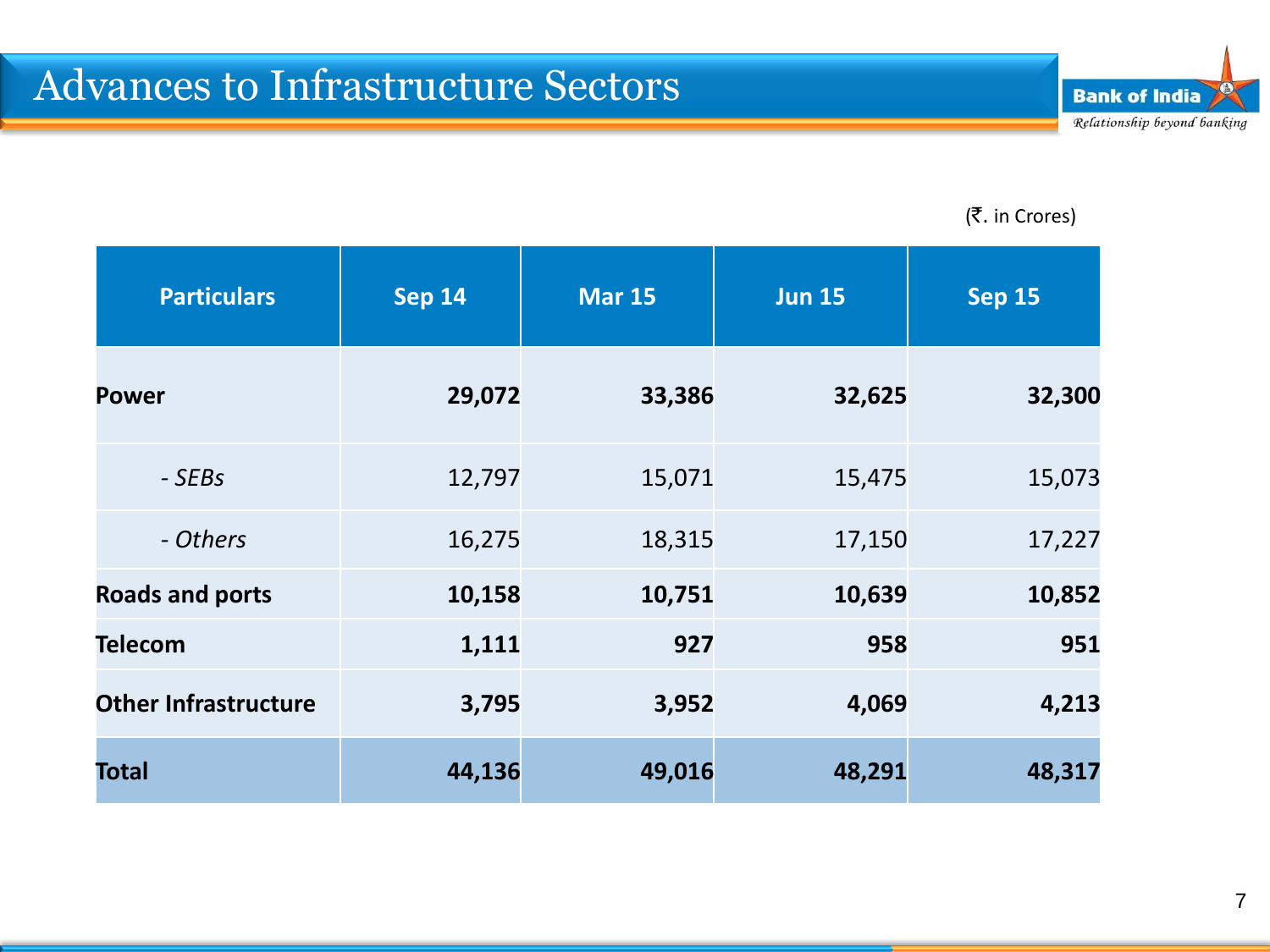# Restructured Assets (Domestic)

**Bank of India** Relationship beyond banking

(そ. in Crores)

| <b>Period</b>                                     | <b>Amount Restructured</b> |
|---------------------------------------------------|----------------------------|
| FY 12-13                                          | 8,207                      |
| FY 13-14                                          | 5,872                      |
| FY 2014-15                                        | 7,655                      |
| FY 2015-16 (Q1)                                   | 97                         |
| FY 2015-16 (Q2)                                   | 199                        |
| <b>TOTAL RESTRUCTURED PORTFOLIO</b><br>(DOMESTIC) | 30,209                     |
| Of Which<br>a) Standard                           | 18,678                     |
| b) NPA                                            | 11,531                     |

Total Domestic Standard Restructured Portfolio (As per RBI guidelines): Rs.15,895 .46 crore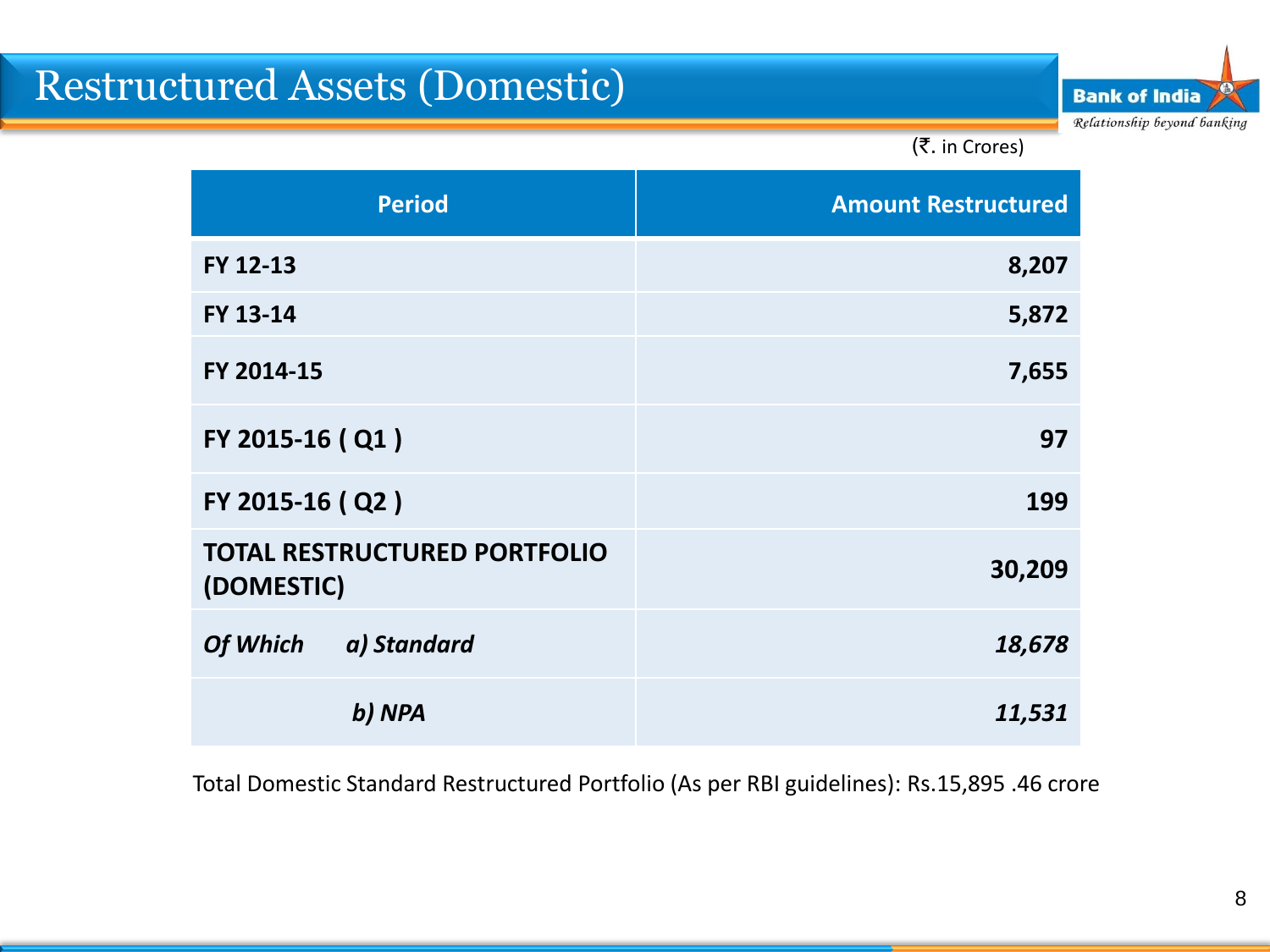| <b>Movement in</b><br><b>Domestic</b><br><b>Restructured Portfolio</b> | FY 2012-13 |            | FY 2013-14               |            | FY 2014-15 |                | FY 2015-16 (HY) |            |                |               |               |              |
|------------------------------------------------------------------------|------------|------------|--------------------------|------------|------------|----------------|-----------------|------------|----------------|---------------|---------------|--------------|
|                                                                        | <b>STD</b> | <b>NPA</b> | <b>TOTAL</b>             | <b>STD</b> | <b>NPA</b> | <b>TOTAL</b>   | <b>STD</b>      | <b>NPA</b> | <b>TOTAL</b>   | <b>STD</b>    | <b>NPA</b>    | <b>TOTAL</b> |
| <b>Restructured as at April 1</b>                                      | 11,384     | 2,818      | 14,202                   | 17,640     | 3,783      | 21,423         | 18,870          | 4,466      | 23,336         | 20,180        | 8,057         | 28,237       |
| <b>Fresh Restructuring during</b><br>the FY                            | 7,913      | 353        | 8,266                    | 4,397      | 1,016      | 5,413          | 5,223           | 1,104      | 6,327          | 296           |               | 296          |
| <b>Accounts slipped during FY</b>                                      | $-1,286$   | 1,286      | $\sim$                   | $-1,754$   | 1,754      | $\blacksquare$ | $-3,773$        | 3,773      | $\overline{a}$ |               | $-3274$ 3,274 |              |
| Closed during FY**                                                     | 1,670      | 822        | 2,492                    | 1,372      | 1,664      | 3,036          | 1,727           | 1,451      | 3,178          | 344           | 68            | 412          |
| <b>Change in outstanding</b>                                           | 1,299      | 160        | 1,459                    | $-299$     | $-165$     | $-464$         | 1,126           | 626        | 1,752          | 1,644         | 444           | 2,088        |
| <b>Upgraded during the year</b>                                        | 12         | $-12$      | $\overline{\phantom{a}}$ | 258        | $-258$     | $\blacksquare$ | 461             | $-461$     |                | 176           | $-176$        |              |
| <b>Restructured as at March 31</b>                                     | 17,640     | 3,783      | 21,423                   | 18,870     | 4,466      | 23,336         | 20,180          | 8,057      | 28,237         | 18,678 11,531 |               | 30,209       |

**\*\* Includes accounts Sold to ARC/ Total restructured dues paid off, Restructured loan facility paid off .i.e. only CC facility remains.**

**Bank of India** 

Relationship beyond banking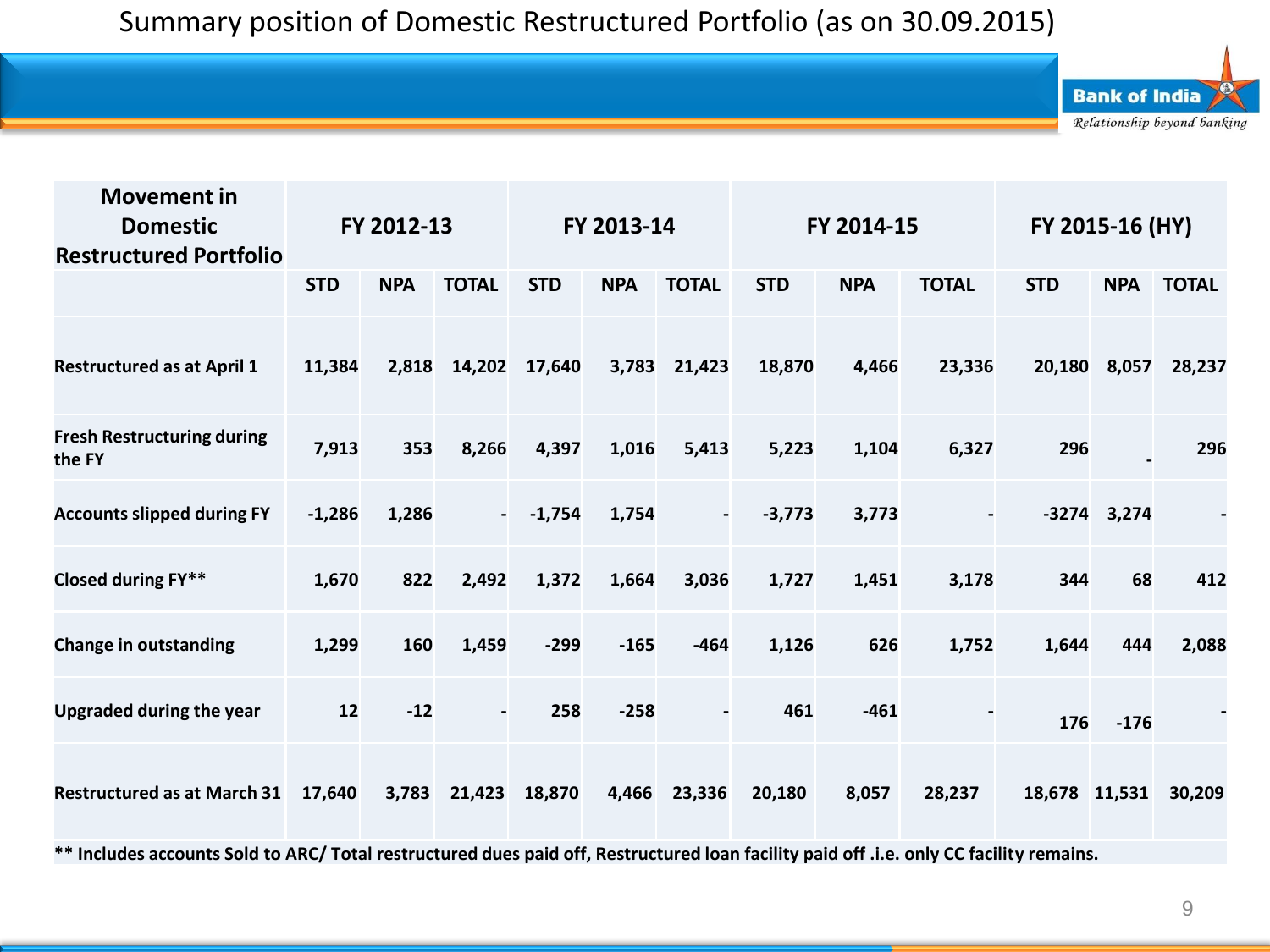| <b>Item</b>                | <b>Sep 14</b> | <b>Mar 15</b> | <b>Jun 15</b> | <b>Sep 15</b> |
|----------------------------|---------------|---------------|---------------|---------------|
| <b>CDR Restructuring</b>   | 4,369         | 4,992         | 3,832         | 3,169         |
| Domestic                   | 4,227         | 4,693         | 3,689         | 3,023         |
| Foreign                    | 142           | 299           | 143           | 146           |
| <b>Other Restructuring</b> | 7,369         | 16,826        | 15,559        | 16,138        |
| Domestic                   | 5,552         | 15,487        | 14,226        | 15,655        |
| Foreign                    | 1,817         | 1,339         | 1,333         | 483           |
| <b>Total</b>               | 11,738        | 21,828        | 19,391        | 19,307        |
| Domestic                   | 9,779         | 20,180        | 17,915        | 18,678        |
| Foreign                    | 1,959         | 1,638         | 1,476         | 629           |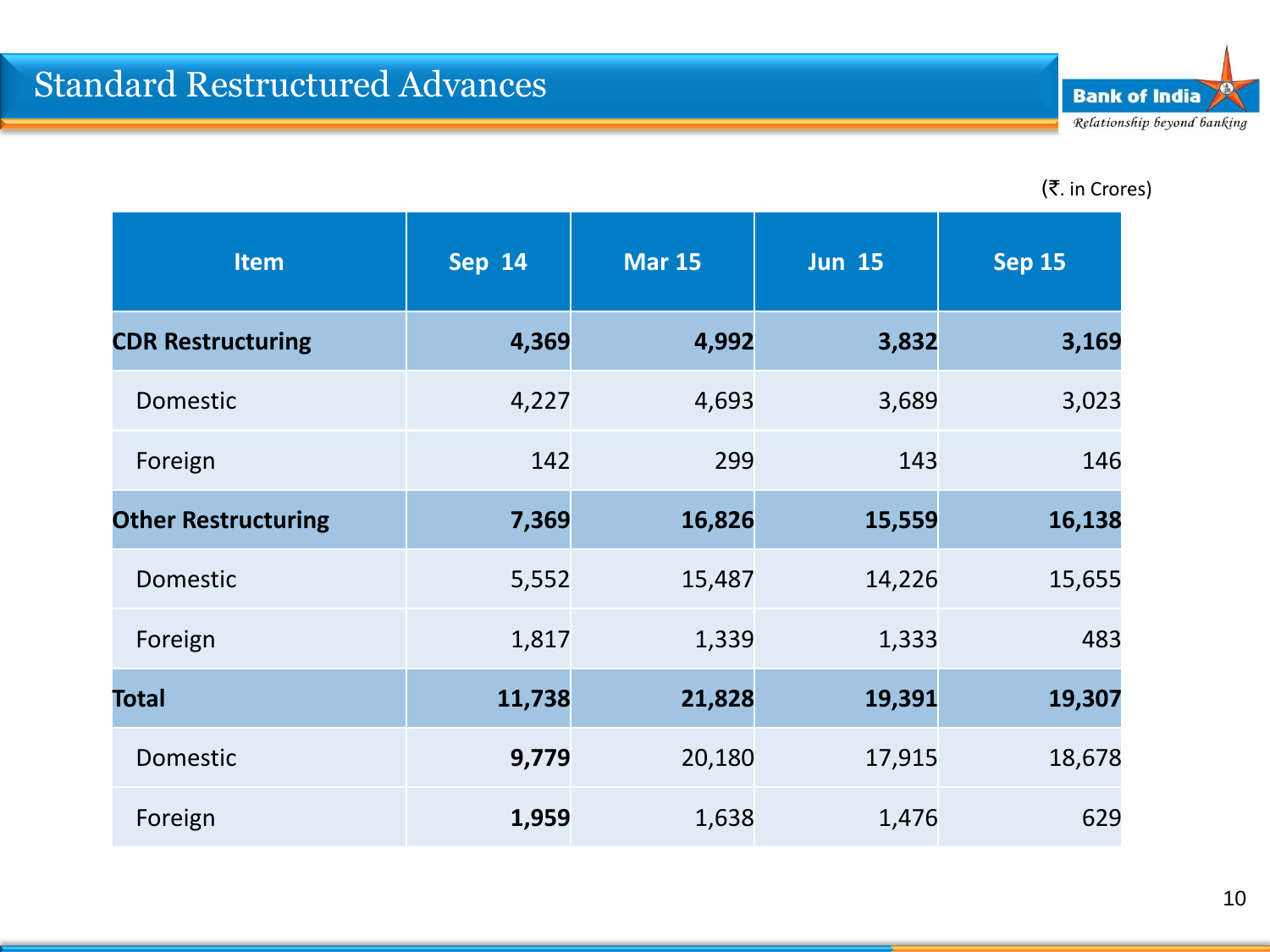

| <b>Item</b>                                   | FY 2013-14 | FY 2014-15 | Q1<br>FY 2015-16 | Q <sub>2</sub><br>FY 2015-16 |
|-----------------------------------------------|------------|------------|------------------|------------------------------|
| Net Outstanding of<br>Accounts sold           | 4,743      | 2,844      | 64               | 3                            |
| Of which,                                     |            |            |                  |                              |
| Prudential written off<br>(PWO) Accounts sold | 2,304      | 241        | $\overline{0}$   |                              |
| <b>Existing Gross NPAs sold</b>               | 1,375      | 1,575      | 64               | 3                            |
| Fresh Slippages / SMA-2                       | 1,064      | 1,028      | $\overline{0}$   | $\overline{0}$               |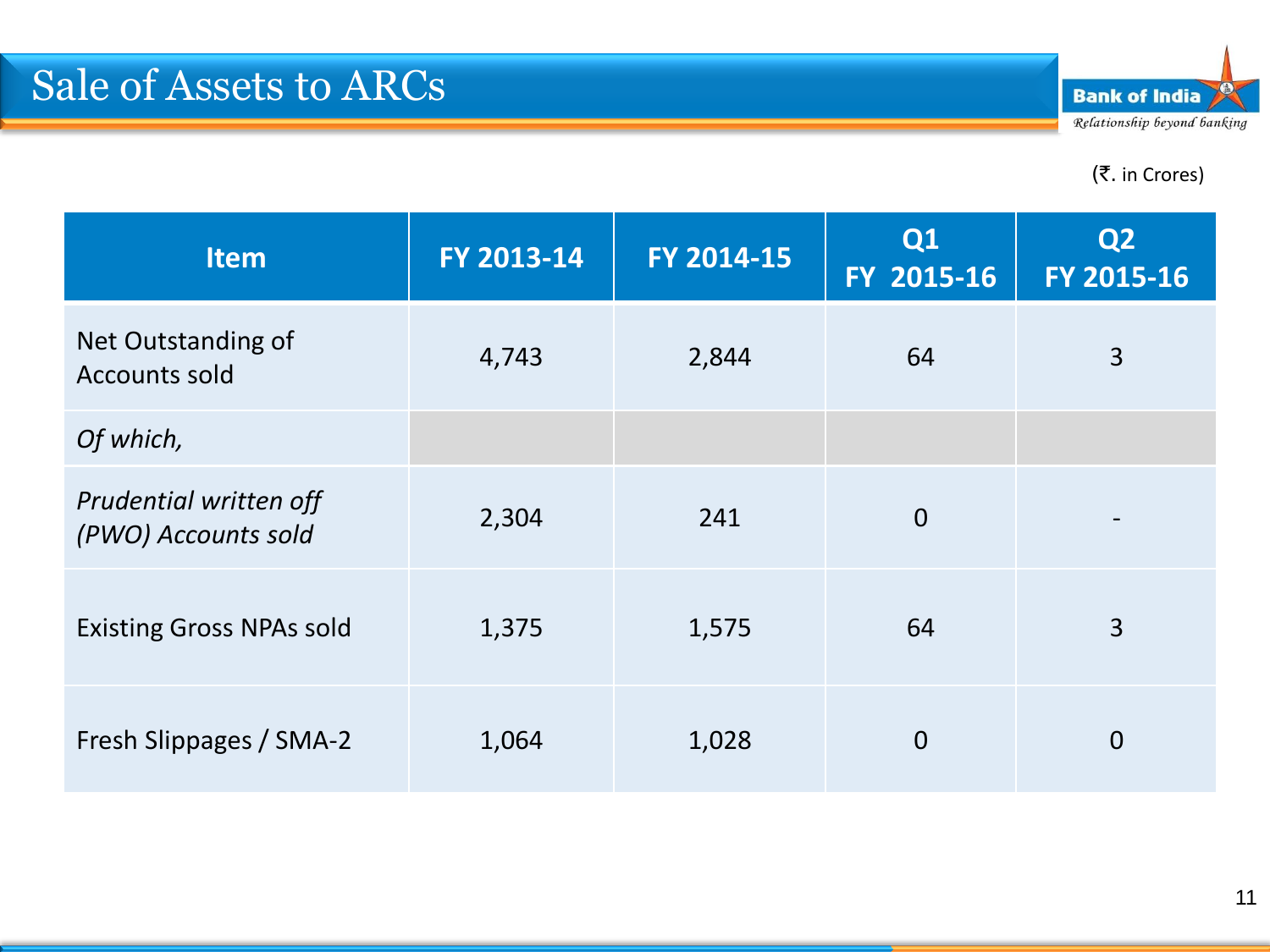| <b>Item</b>                       | <b>Sep-14</b> | <b>Mar-15</b> | <b>June-15</b> | <b>Sep-15</b> |
|-----------------------------------|---------------|---------------|----------------|---------------|
| <b>Gross NPA</b>                  | 14,127        | 22,193        | 26,889         | 29,894        |
| <b>Net NPA</b>                    | 9,101         | 13,518        | 15,789         | 16,466        |
| Gross NPA %                       | 3.54          | 5.39          | 6.80           | 7.55          |
| Net NPA %                         | 2.32          | 3.36          | 4.11           | 4.31          |
| <b>Provision Coverage Ratio %</b> | 56.32         | 52.40         | 52.15          | 55.08         |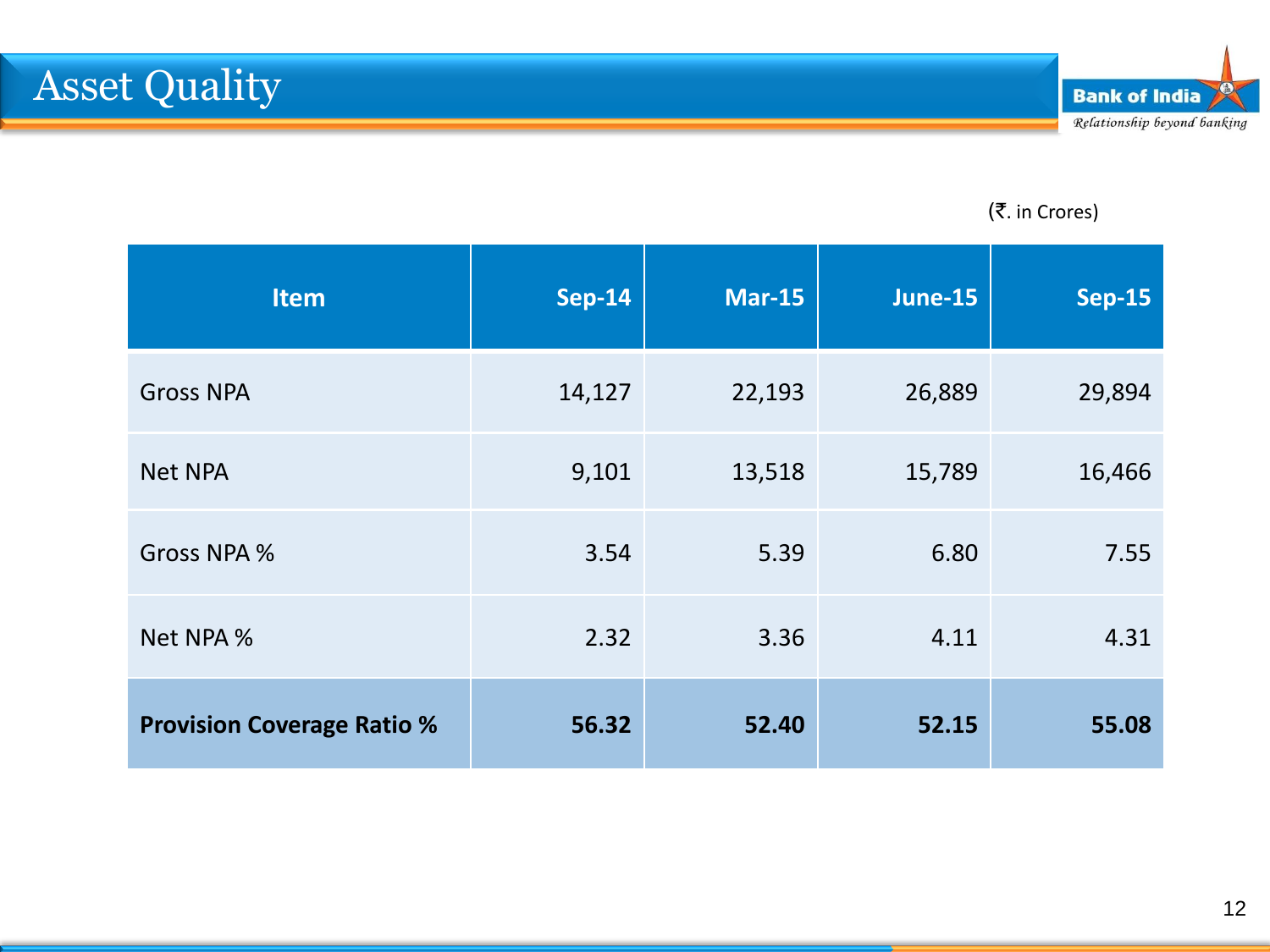**Bank of India** Relationship beyond banking (₹. in Crores)

| <b>Item</b>            | <b>Sep 2014</b> | <b>Mar 2015</b> | <b>Jun 2015</b> | <b>Sep 2015</b> |
|------------------------|-----------------|-----------------|-----------------|-----------------|
|                        | <b>Global</b>   | <b>Global</b>   | <b>Global</b>   | <b>Global</b>   |
| <b>Opening Balance</b> | 12,532          | 16,694          | 22,193          | 26,889          |
| Less :                 |                 |                 |                 |                 |
| <b>Recovery</b>        | 643             | 255             | 468             | 799             |
| <b>Upgradation</b>     | 578             | 478             | 1,193           | 1,459           |
| <b>Write Off</b>       | 155             | 315             | 178             | 989             |
| <b>Total reduction</b> | 1,376           | 1,048           | 1,839           | 3,247           |
| <b>Add: Slippages</b>  | 2,971           | 6,547           | 6,535           | 6,251           |
| <b>Closing Balance</b> | 14,127          | 22,193          | 26,889          | 29,894          |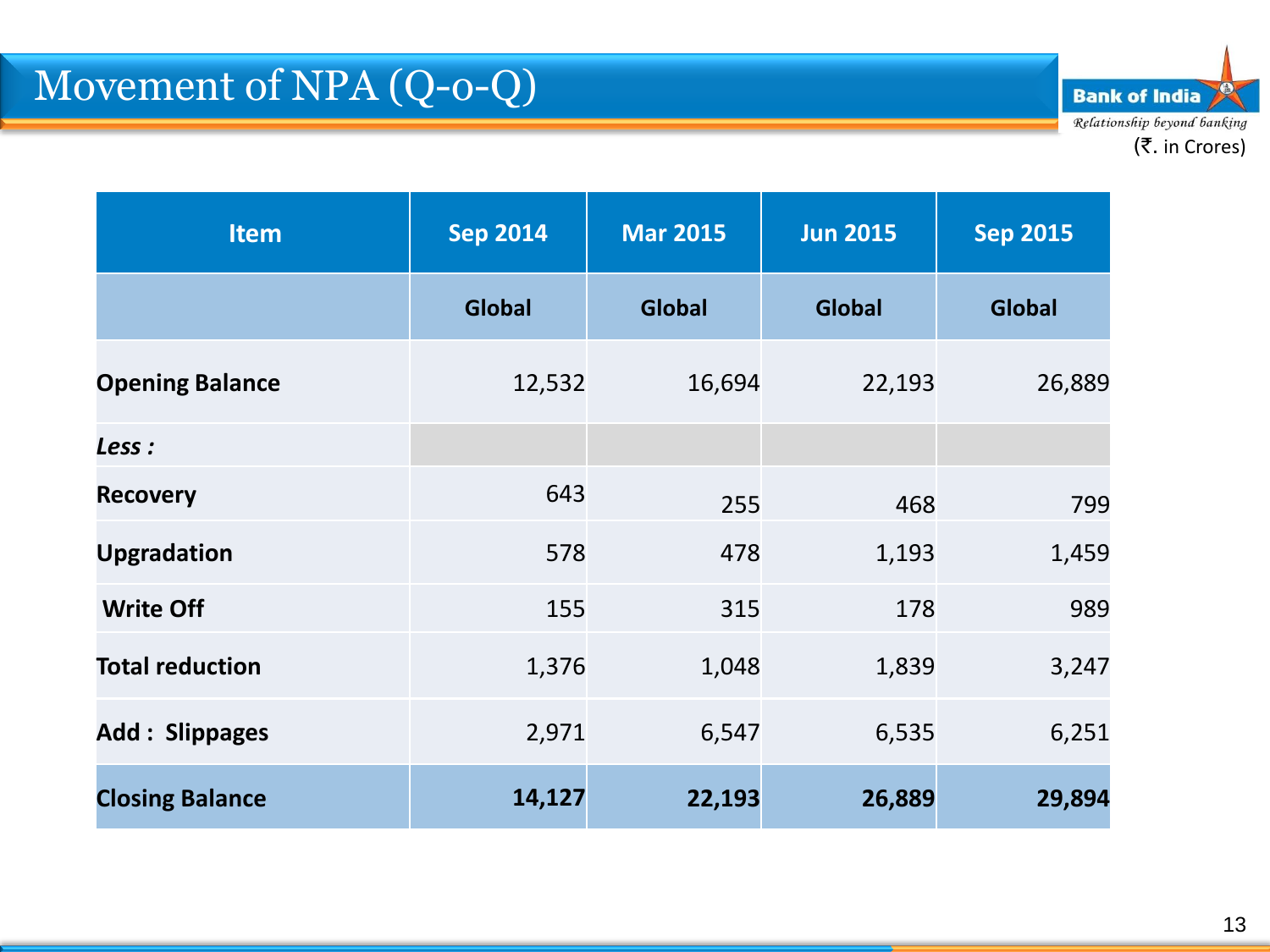**Bank of India** Relationship beyond banking (`. **in Crores**)

#### **Domestic**

| <b>Sep-14</b><br><b>Mar-15</b><br><b>Sector</b> | <b>Jun-15</b> | <b>Sep-15</b> | % to Sectoral Advances |        |        |        |
|-------------------------------------------------|---------------|---------------|------------------------|--------|--------|--------|
|                                                 |               |               |                        |        | Sep 14 | Sep 15 |
| Agriculture                                     | 911           | 1,204         | 2,069                  | 2,239  | 2.40   | 4.99   |
| Industry                                        | 8,449         | 13,698        | 16,828                 | 17,809 | 7.38   | 15.82  |
| <b>Services</b>                                 | 2,911         | 4,993         | 4,946                  | 6,817  | 3.20   | 7.88   |
| Retail                                          | 326           | 350           | 559                    | 587    | 1.10   | 1.68   |
| <b>Total</b>                                    | 12,597        | 20,245        | 24,402                 | 27,452 | 4.69   | 9.86   |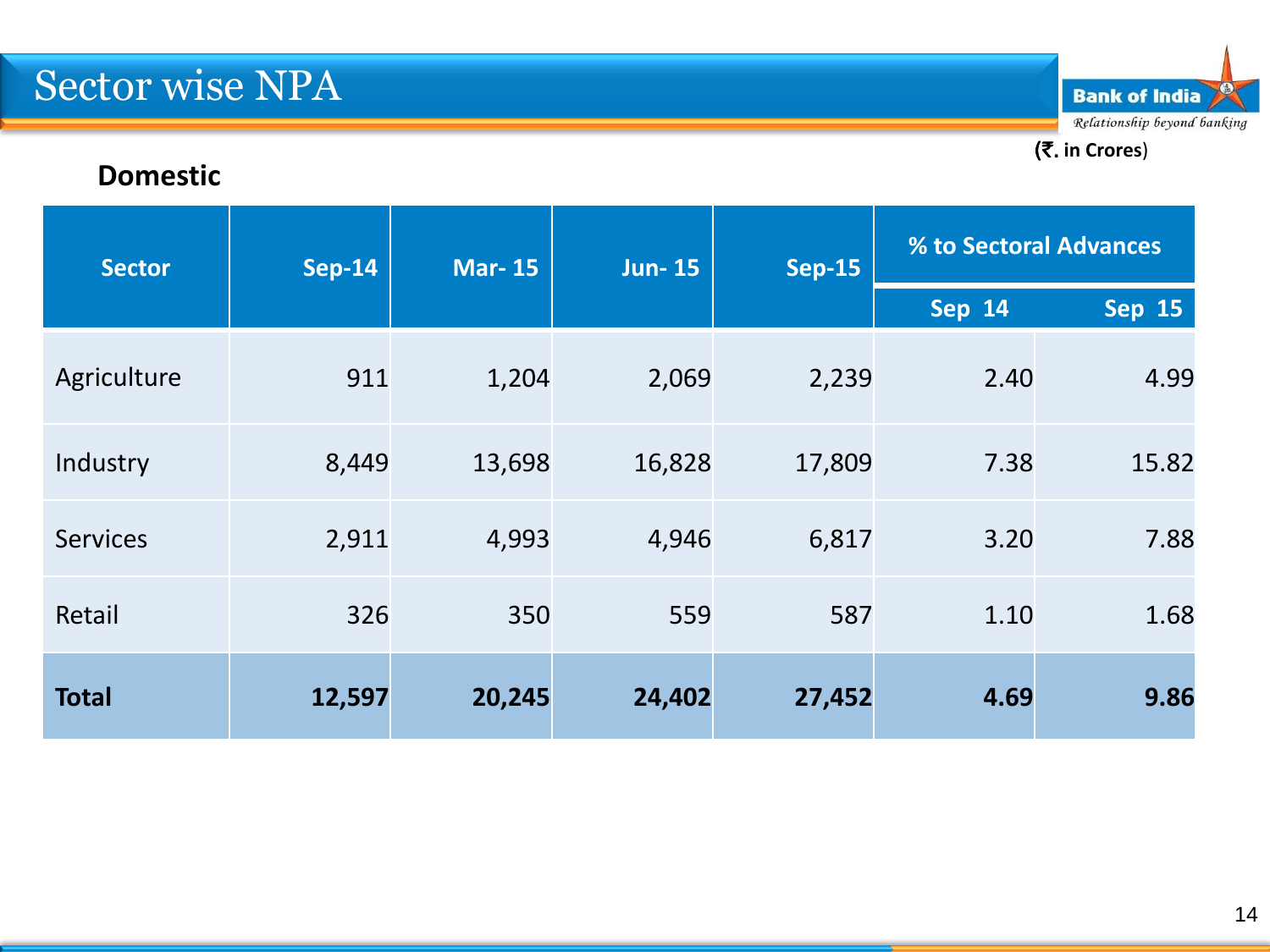**Bank of India** Relationship beyond banking

|                                            | <b>Sep 14</b>  |            |                |              | <b>Sep 15</b>  |                |                  |                |  |
|--------------------------------------------|----------------|------------|----------------|--------------|----------------|----------------|------------------|----------------|--|
| <b>Particulars</b>                         | <b>AFS</b>     | <b>HTM</b> | <b>HFT</b>     | <b>Total</b> | <b>AFS</b>     | <b>HTM</b>     | <b>HFT</b>       | <b>Total</b>   |  |
| <b>1. SLR</b><br><b>Investments</b>        | 13,567         | 86,335     | $\mathbf 0$    | 99,902       | 18,784         | 81,676         | 129              | 100,589        |  |
| Of Which:                                  |                |            |                |              |                |                |                  |                |  |
| Government<br><b>Securities</b>            | 13,567         | 86,179     | $\overline{0}$ | 99,746       | 18,784         | 81,676         | 129              | 100,589        |  |
| <b>Other Approved</b><br><b>Securities</b> | $\overline{0}$ | 156        | $\overline{0}$ | 156          | $\overline{0}$ | $\overline{0}$ | $\overline{0}$   | $\overline{0}$ |  |
| <b>M</b> Duration                          | 3.84           | 4.89       | $\overline{0}$ | 4.75         | 4.35           | 4.76           | 5.52             | 4.68           |  |
| 2. Non SLR<br><b>Investments</b>           | 14,606         | 1,288      | 17             | 15,911       | 12,120         | 1,629          | $\boldsymbol{8}$ | 13,757         |  |
| <b>M</b> Duration                          | 3.97           | 0.58       | $\overline{0}$ | 3.89         | 4.20           | 0.60           | $\overline{0}$   | 4.10           |  |
| <b>Total</b>                               | 2,817          | 87,623     | 17             | 115,813      | 30,904         | 83,305         | 137              | 114,346        |  |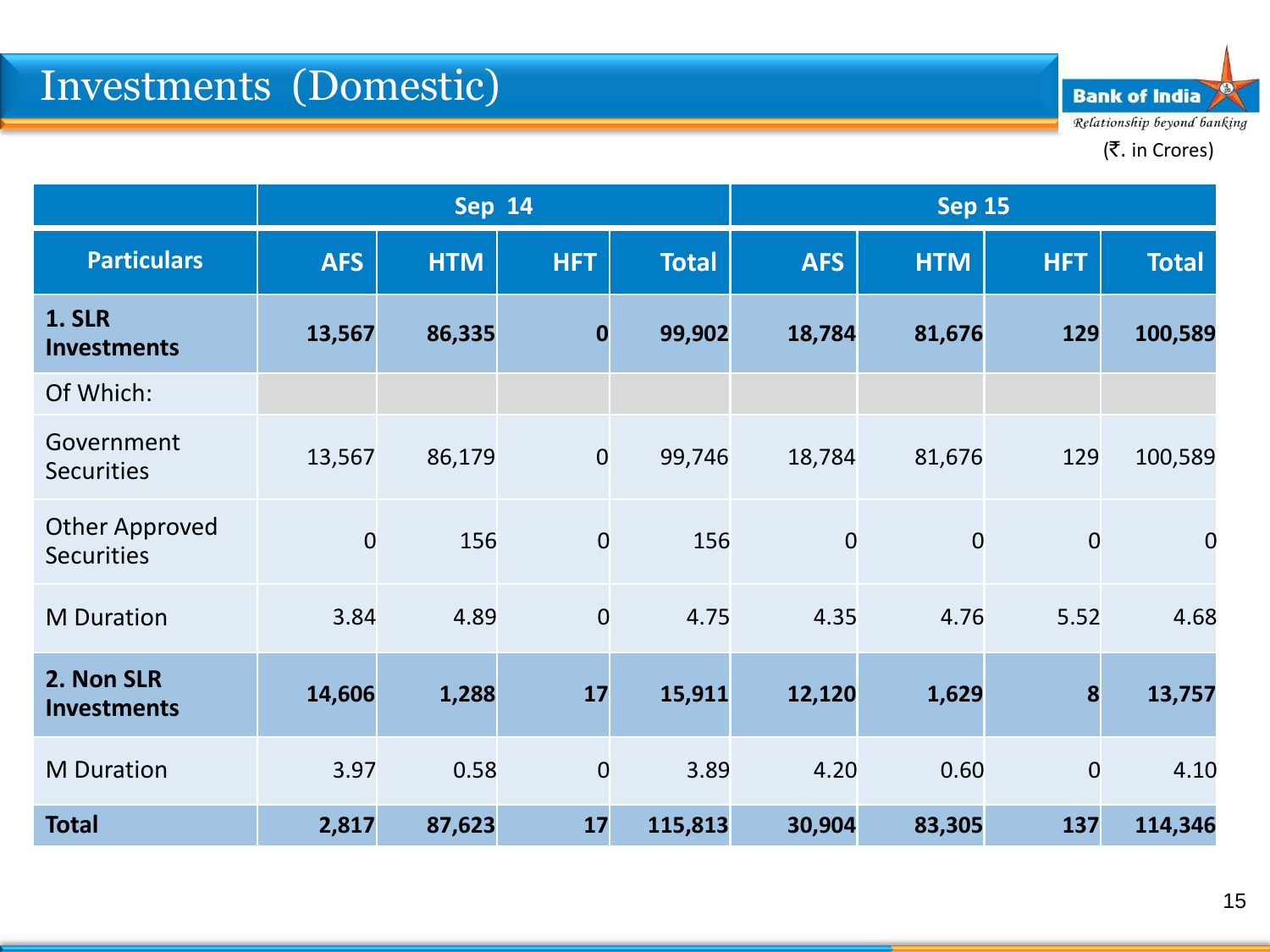### Performance of Treasury operations

- $\triangleright$  Treasury Income stood at the level of Rs 705 crores in Q2 of FY16. The increase in income provided support to both interest and Non Interest Income .
- $\triangleright$  Total size of Bank's Domestic Investment as on 30<sup>th</sup> Sept, 2015 stood at Rs.1,14,346 crore.
- $\triangleright$  As on 30<sup>th</sup> Sept 2015, the share of SLR-Securities in Total Investment is 87.97%.
- $\triangleright$  The bank had 81.19% of SLR-Securities in HTM and 18.67 % in AFS as on 30<sup>th</sup> Sept 2015.
- $\triangleright$  The percent of SLR to NDTL as on 30<sup>th</sup> September 2015 was at 25.97%.
- $\triangleright$  The bank shifted SLR Securities worth 18,223.41 Crore from HTM to AFS portfolio during Q1 FY16.
- $\triangleright$  As on 30<sup>th</sup> Sept, 2015, the modified duration of AFS Investment was 4.30% and that of HTM securities was 4.75%.
- $\triangleright$  In Q2, FY16 amount of Rs 58.34 Crore is provided towards additional depreciation on Investments.

**Bank of India** 

Relationship beyond banking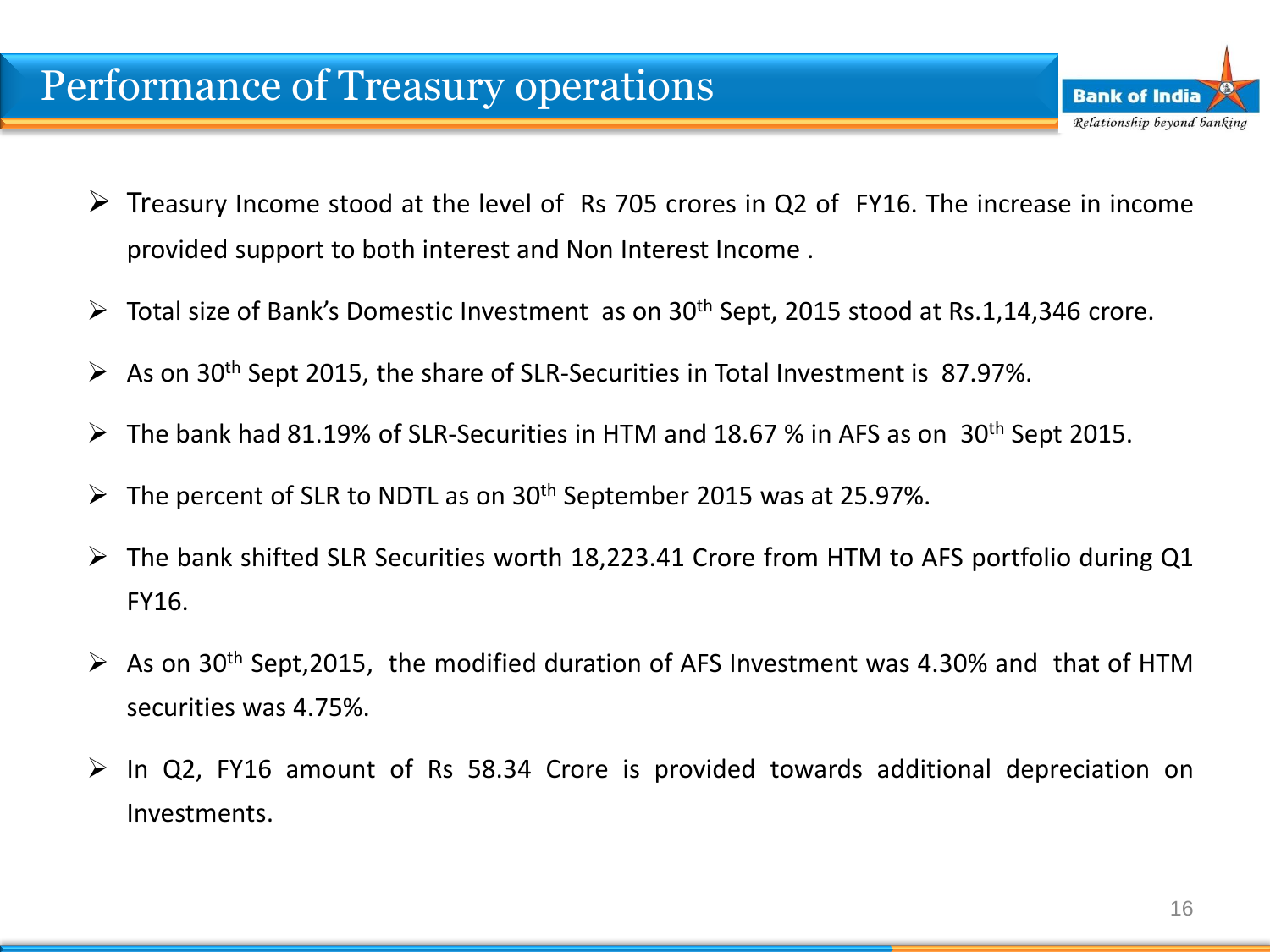|                                              |                 | <b>Quarter ended</b> | $Y-O-Y$         | <b>Half year ended</b> | $Y-O-Y$         |                 |
|----------------------------------------------|-----------------|----------------------|-----------------|------------------------|-----------------|-----------------|
| <b>Particulars</b>                           | <b>Sept. 14</b> | Sep15                | <b>Growth %</b> | <b>Sep 14</b>          | <b>Sept. 15</b> | <b>Growth %</b> |
| <b>Interest Income</b>                       | 11,093          | 10,540               | $-4.99$         | 21,397                 | 21,358          | $-0.18$         |
| a. From Advances                             | 8,094           | 7,830                | $-3.26$         | 15,630                 | 15,855          | 1.44            |
| b. From Investments                          | 2,388           | 2,158                | $-9.63$         | 4,670                  | 4,463           | $-4.43$         |
| c. Other Interest<br>Income                  | 611             | 552                  | $-9.66$         | 1,097                  | 1,040           | $-5.20$         |
| <b>Interest Expended</b>                     | 8,062           | 7,520                | $-6.72$         | 15,680                 | 15,426          | $-1.62$         |
| a. On Deposits                               | 7,289           | 6,693                | $-8.18$         | 14,066                 | 13,772          | $-2.09$         |
| b. On Borrowings                             | 557             | 499                  | $-10.41$        | 1,199                  | 1,084           | $-9.59$         |
| c. Subordinated<br><b>Bonds &amp; Others</b> | 216             | 328                  | 51.85           | 414                    | 570             | 37.68           |
| <b>Net Interest Income</b>                   | 3,031           | 3,020                | $-0.36$         | 5,717                  | 5,932           | 3.76            |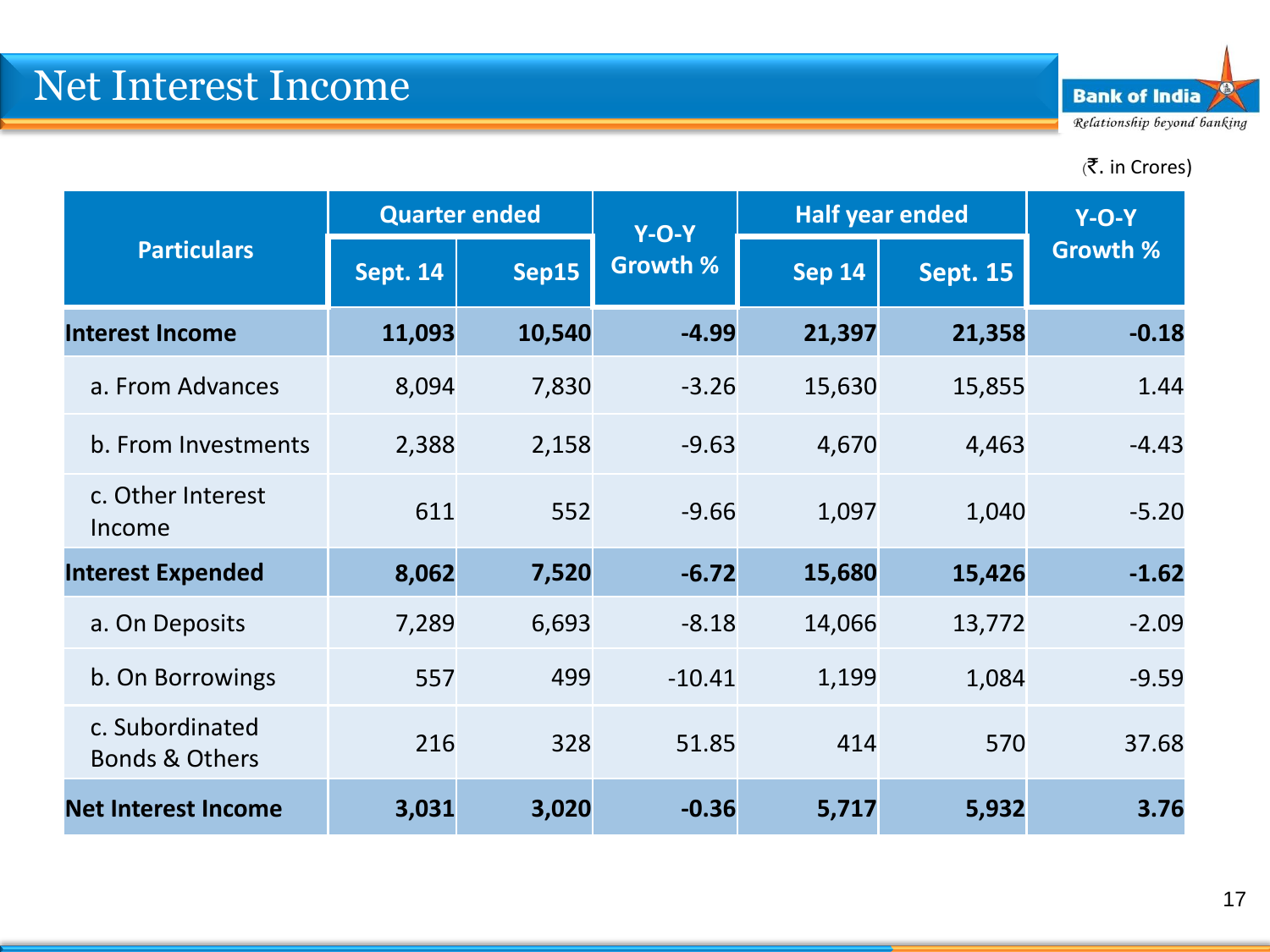

|                            | <b>Quarter ended</b> |               | $Y-O-Y\%$        | <b>Half year ended</b> | $Y-O-Y\%$     |                  |
|----------------------------|----------------------|---------------|------------------|------------------------|---------------|------------------|
| <b>Particulars</b>         | <b>Sep 14</b>        | <b>Sep 15</b> | <b>Variation</b> | <b>Sep 14</b>          | <b>Sep 15</b> | <b>Variation</b> |
| 1. Total Income            | 12,099               | 11,318        | $-6.46$          | 23,428                 | 22,977        | $-1.93$          |
| a. Interest Income         | 11,093               | 10,540        | $-4.99$          | 21,397                 | 21,358        | $-0.18$          |
| b. Non Interest Income     | 1,006                | 778           | $-22.66$         | 2,031                  | 1,619         | $-20.29$         |
| 2. Total Expenditure       | 9,963                | 9,860         | $-1.03$          | 19,232                 | 19,815        | 3.03             |
| a. Interest expended       | 8,062                | 7,520         | $-6.72$          | 15,680                 | 15,426        | $-1.62$          |
| b. Operating Expenses      | 1,901                | 2,340         | 23.09            | 3,552                  | 4,389         | 23.56            |
| <b>3. Operating Profit</b> | 2,136                | 1,458         | $-31.74$         | 4,196                  | 3,162         | $-24.64$         |
| 4. Net Profit              | 786                  | $-1,126$      | $-243.26$        | 1,592                  | $-997$        | $-162.63$        |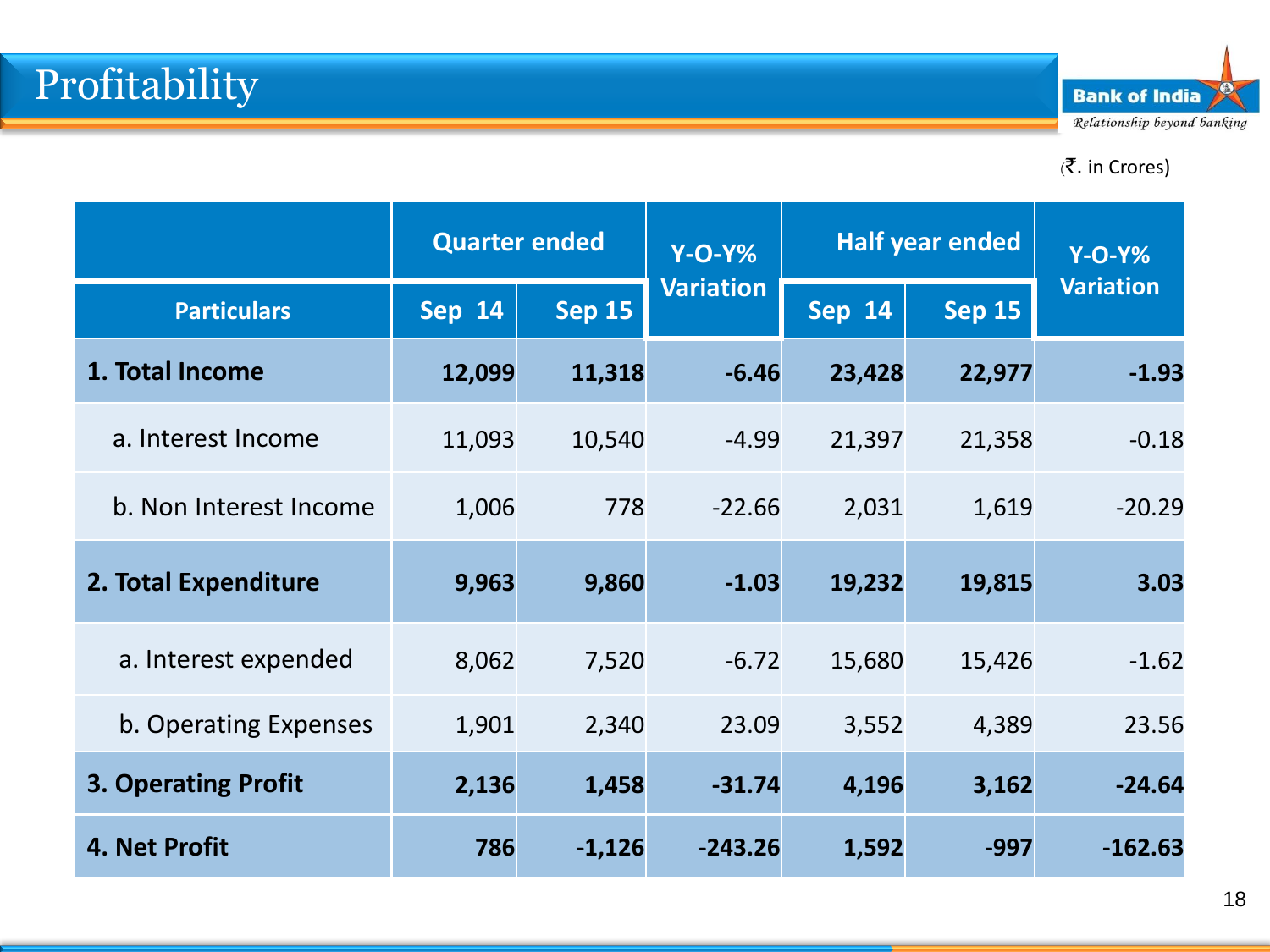**Bank of India** Relationship beyond banking

|                                       | <b>Quarter ended</b> |               | <b>Hal year ended</b> |               |  |
|---------------------------------------|----------------------|---------------|-----------------------|---------------|--|
| <b>Particulars</b>                    | <b>Sep 14</b>        | <b>Sep 15</b> | <b>Sep 14</b>         | <b>Sep 15</b> |  |
| <b>Operating Profit</b>               | 2,136                | 1,458         | 4,916                 | 3,162         |  |
| <b>Provisions</b>                     |                      |               |                       |               |  |
| Prov. For B&D                         | 792                  | 3,036         | 1649                  | 5154          |  |
| <b>Prov. For Standard Assets</b>      | 88                   | 101           | 153                   | $-105$        |  |
| Prov. For Depreciation on Investment  | 40                   | 67            | $-53$                 | 87            |  |
| NPV Provisions/Other Provisions       | 44                   | 34            | 107                   | $-384$        |  |
| <b>Total Provisions (excl. Taxes)</b> | 964                  | 3,238         | 1,856                 | 4,752         |  |
| Profit Before Tax (PBT)               | 1,172                | $-1,780$      | 3,060                 | $-1,590$      |  |
| <b>Provisions for Taxation</b>        | 386                  | $-654$        | 748                   | $-593$        |  |
| <b>Net Profit</b>                     | 786                  | $-1,126$      | 1,592                 | $-997$        |  |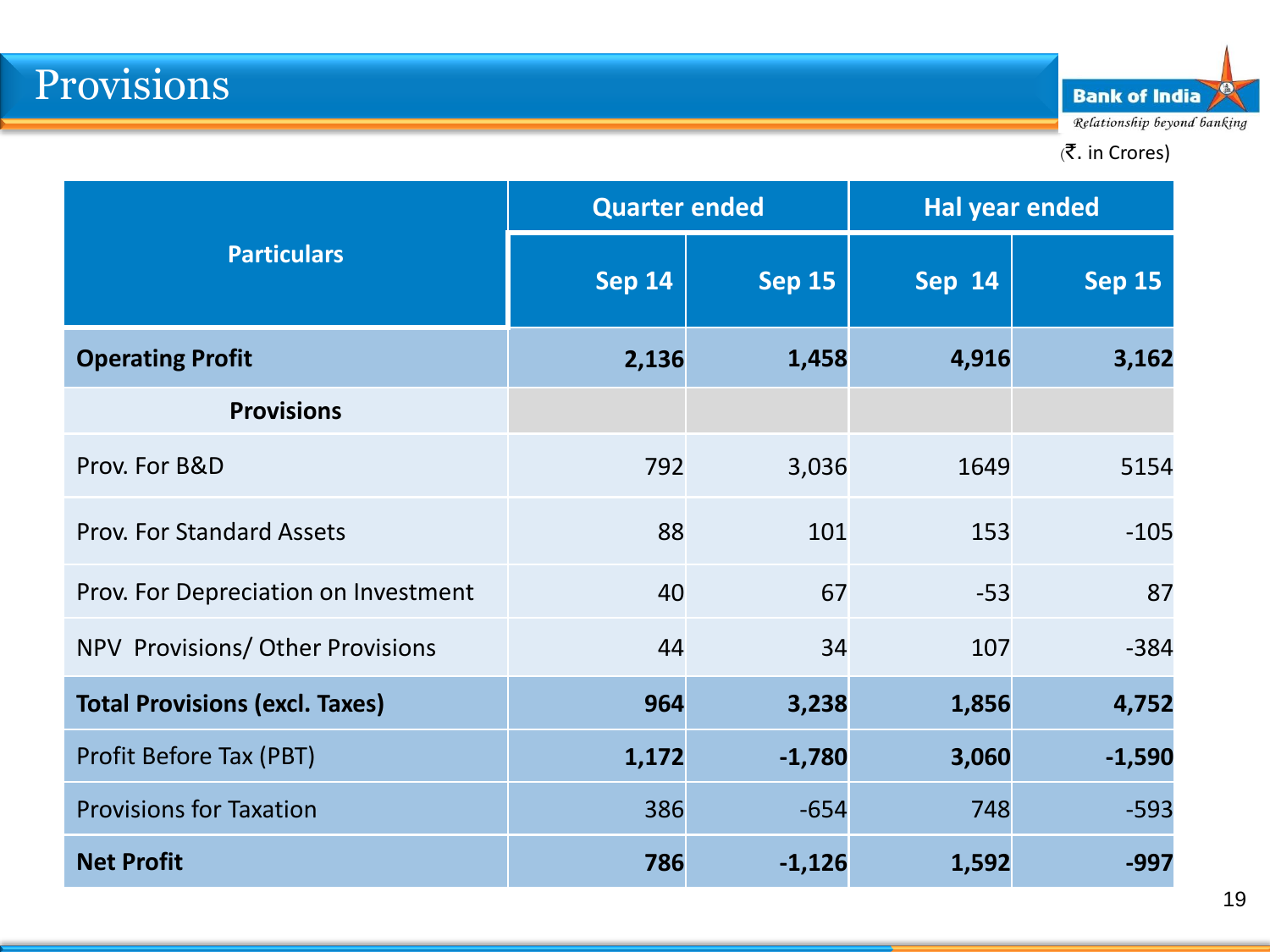# Key Financial Ratios (Quarter ended )



|                                      | <b>Sep 14</b> |                |               | March 15      |                |               | <b>Sep 15</b> |                |               |
|--------------------------------------|---------------|----------------|---------------|---------------|----------------|---------------|---------------|----------------|---------------|
| <b>Particulars</b>                   | <b>Indian</b> | <b>Foreign</b> | <b>Global</b> | <b>Indian</b> | <b>Foreign</b> | <b>Global</b> | <b>Indian</b> | <b>Foreign</b> | <b>Global</b> |
| <b>Cost of Deposits</b>              | 7.33          | 0.80           | 5.75          | 7.21          | 0.84           | 5.66          | 6.81          | 0.81           | 5.33          |
| <b>Yield on Advances</b>             | 11.49         | 2.70           | 8.60          | 10.77         | 2.58           | 8.14          | 10.90         | 3.04           | 8.60          |
| <b>Yield on Investments</b>          | 8.31          | 3.80           | 8.10          | 8.18          | 3.06           | 7.97          | 8.15          | 4.45           | 7.99          |
| <b>Interest Spread</b>               | 2.31          | 1.25           | 2.01          | 2.01          | 1.42           | 1.85          | 2.30          | 1.21           | 2.00          |
| <b>NIM</b>                           | 2.73          | 1.32           | 2.31          | 2.27          | 1.15           | 1.93          | 2.77          | 1.24           | 2.29          |
| <b>Cost to Income Ratio</b>          | 52.74         | 16.90          | 47.10         | 70.99         | 25.08          | 64.05         | 62.02         | 21.33          | 55.92         |
| Return on Assets (ROA)               | 0.42          | 0.66           | 0.49          | $-0.27$       | 0.67           | $-0.03$       | $-1.15$       | 0.50           | $-0.71$       |
| Return on Equity                     |               |                | 12.21         |               |                | $-0.85$       |               |                | $-16.51$      |
| <b>Book Value Per Share</b><br>(Rs.) |               |                | 406.44        |               |                | 398.02        |               |                | 352.64        |
| Earning Per Share (Rs.)              |               |                | 12.24         |               |                | $-0.87$       |               |                | $-16.90$      |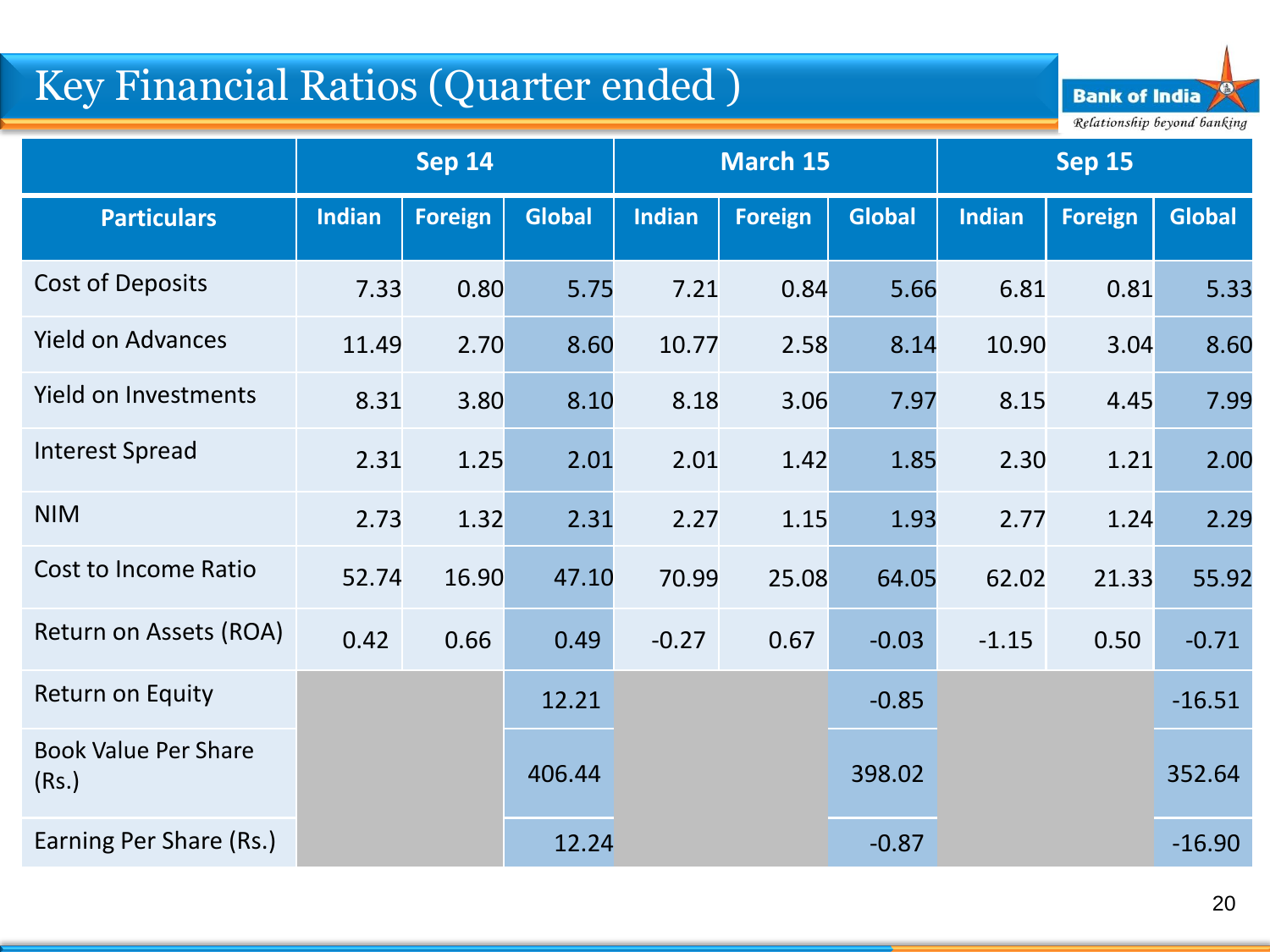| <b>Particulars</b>                    | <b>Sep 14</b><br><b>Mar 15</b> |         | <b>Jun 15</b> | <b>Sep 15</b> |  |
|---------------------------------------|--------------------------------|---------|---------------|---------------|--|
| <b>Capital Adequacy - Basel III</b>   |                                |         |               |               |  |
| <b>CET1 Capital</b>                   | 24,023                         | 26,091  | 26,087        | 27,002        |  |
| AT1 Capital                           | 3,948                          | 3,618   | 3,618         | 3,566         |  |
| <b>Tier I Capital</b>                 | 27,971                         | 29,709  | 29,705        | 30,568        |  |
| <b>Tier II Capital</b>                | 10,507                         | 9,289   | 9,069         | 9,052         |  |
| <b>Total Capital</b>                  | 38,478                         | 38,998  | 38,774        | 39,620        |  |
| <b>Total Assets</b>                   | 606,240                        | 618,698 | 600,208       | 607,195       |  |
| <b>Risk Weighted Assets</b>           | 350,743                        | 363,523 | 360,790       | 353,452       |  |
| <b>CRAR - CET1 (%)</b>                | 6.85                           | 7.18    | 7.23          | 7.64          |  |
| $CRAR - AT1$ (%)                      | 1.13                           | 1.00    | 1.00          | 1.01          |  |
| $CRAR - Tier I$ (%)                   | 7.97                           | 8.17    | 8.23          | 8.65          |  |
| CRAR - Tier II (%)                    | 3.00                           | 2.56    | 2.51          | 2.56          |  |
| <b>Capital Adequacy Basel III (%)</b> | 10.97                          | 10.73   | 10.75         | 11.21         |  |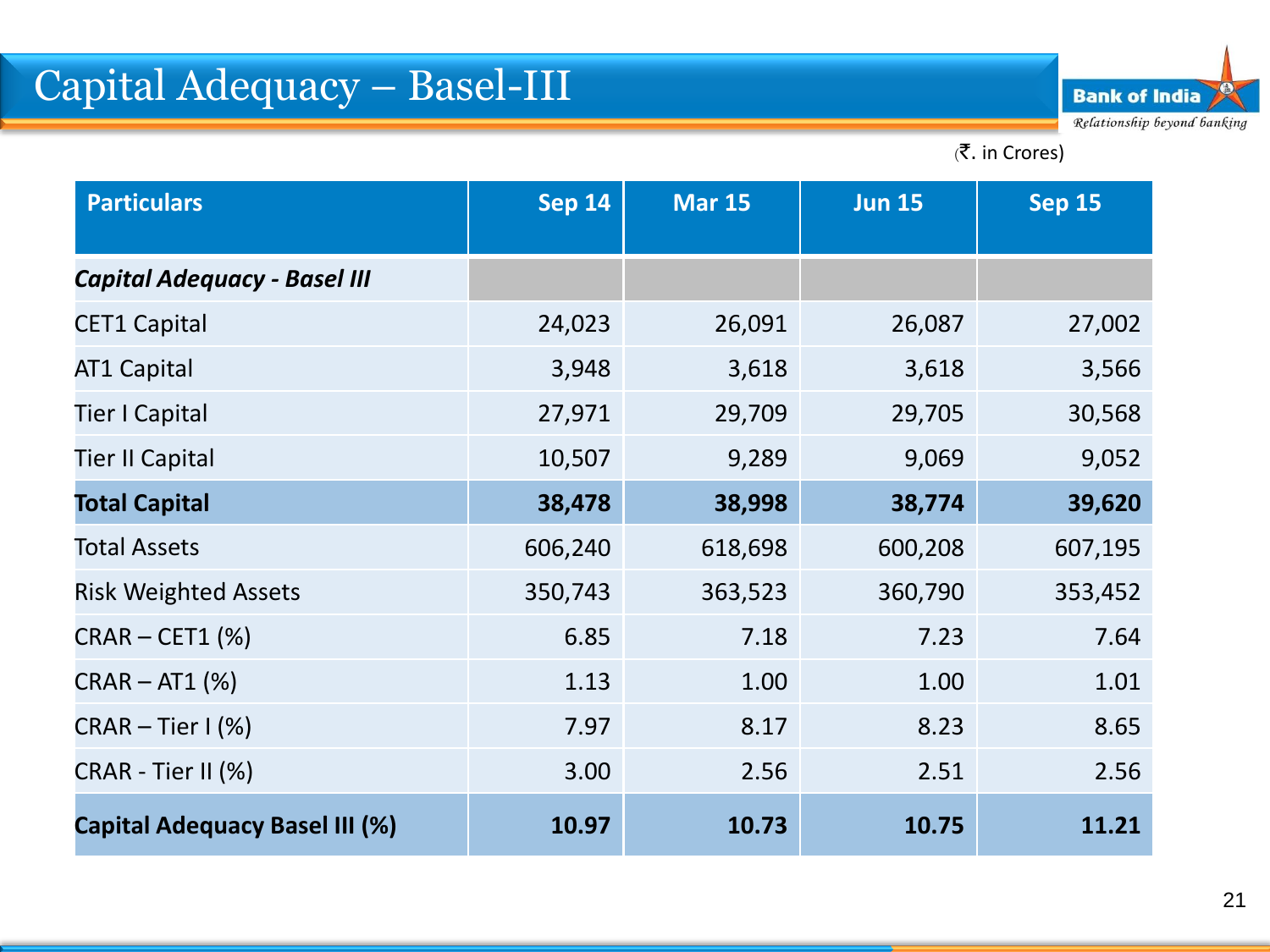# Multiple Delivery Channels

**Branch Expansion**



**ATM Roll-Out 5,747 6,169 6,771 7,479 7,716 Q2FY15 Q3FY15 Q4FY15 Q1FY16 Q2FY16**

**Bank of India** 

Relationship beyond banking

**Debit Card ('000)** 

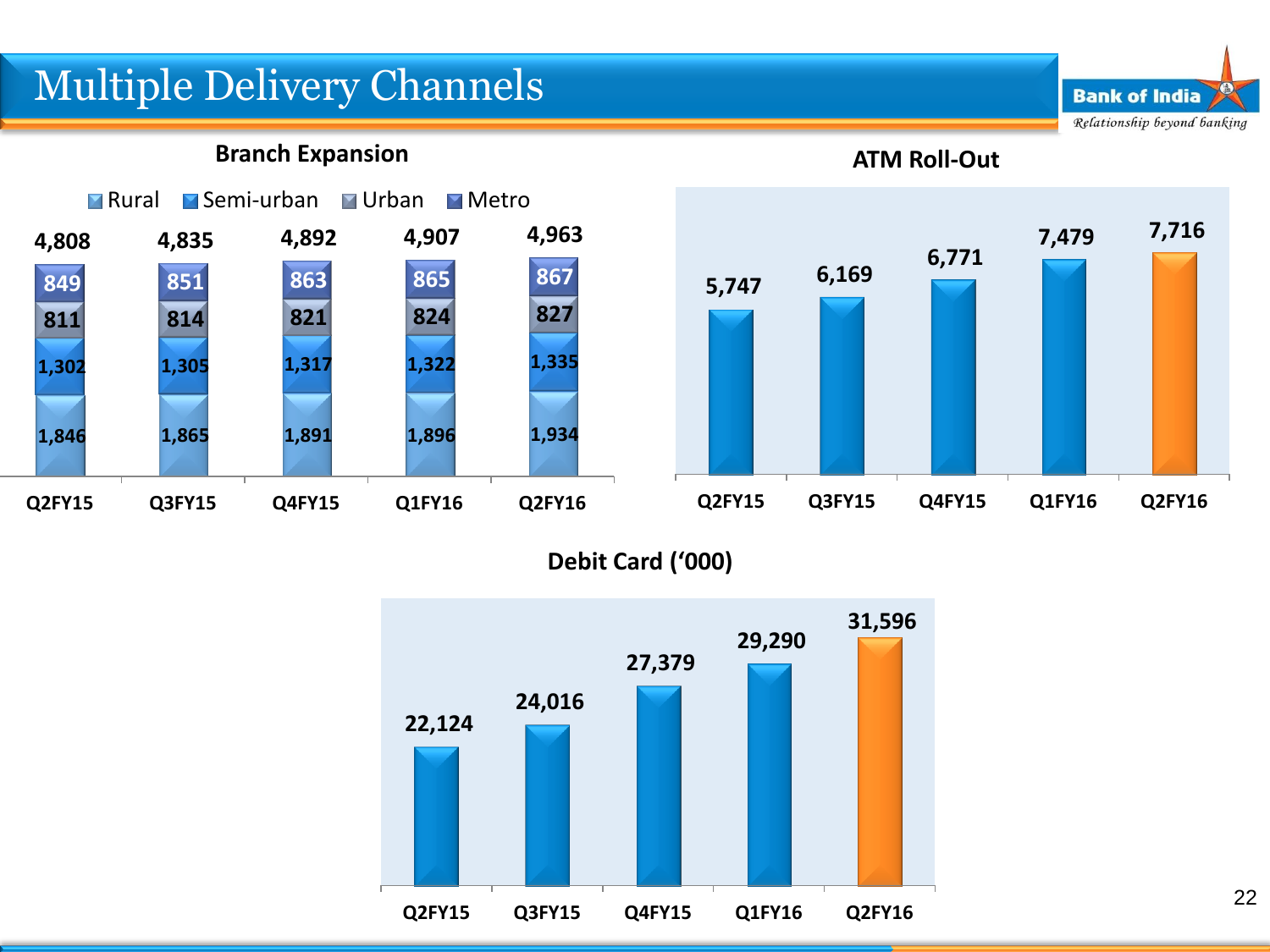# Multiple Delivery Channels (cont'd)

**2,706 2,832 2,985 3,079 3,172 Q2FY15 Q3FY15 Q4FY15 Q1FY16 Q2FY16**

**Internet Banking Users - Retail ('000)**

**Mobile Banking Users**



**Internet Banking Users - Corporate**

**Bank of India** Relationship beyond banking



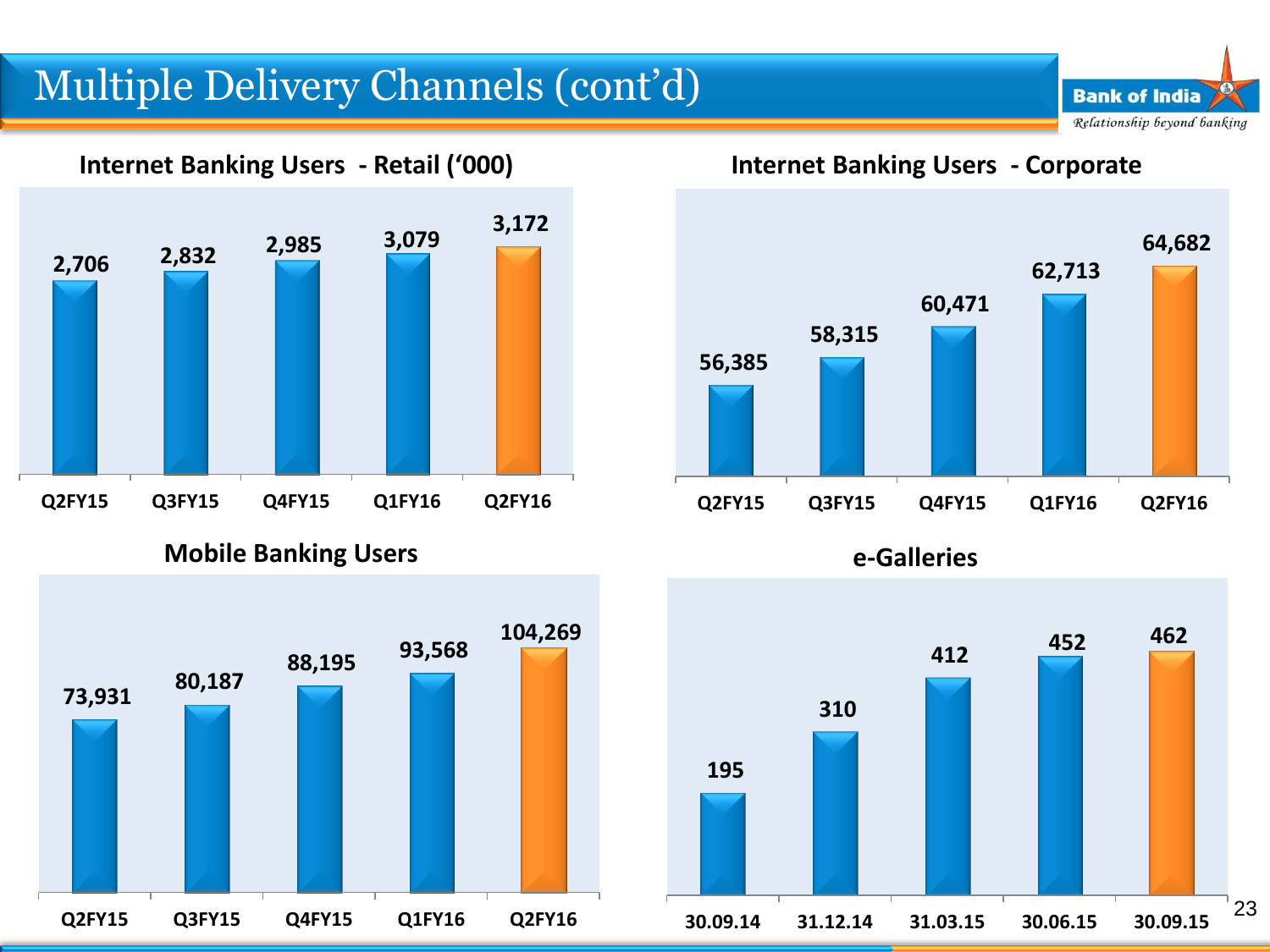

**Mutual** 

**Banks**

**0.27%**

**Funds/UTI**

**0.91%**

<sup>(</sup>Pre Capital Infusion:64.43)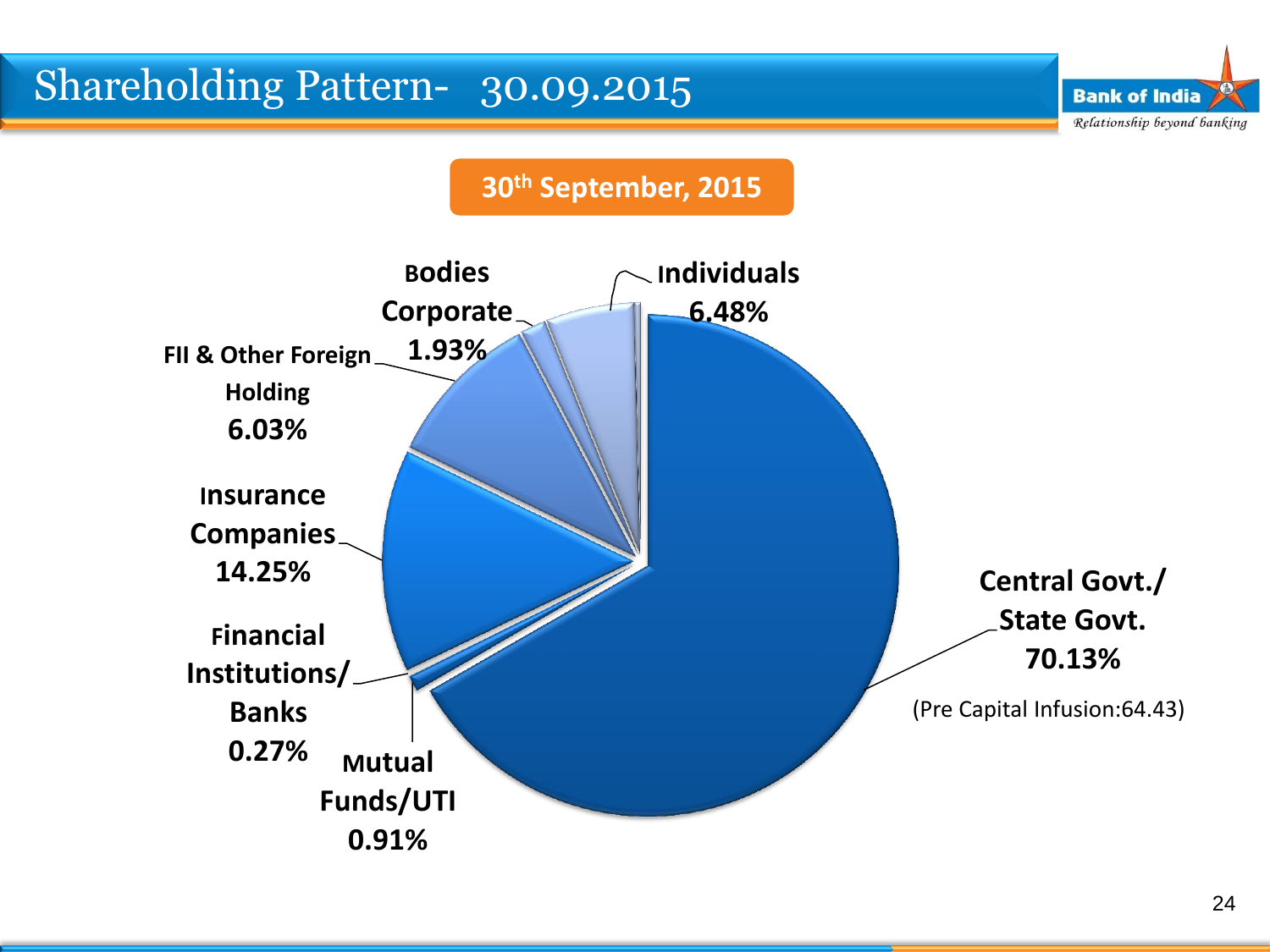

Bank received **"Best Bank" award for "use of Technology for Financial Inclusion among Large Banks"** for FY 2014-15 from IDRBT at the hands of Governor, RBI.



Bank received **"Best MSME Bank"** and **"Best Bank for Operational Performance"** awards.



**Financial Inclusion & Payment System Award** by Elets Media at New Delhi at the hands of Minister of Rural Development.



Bank received "**PMJDY Excellence Award"** from Honorable Union Minister



Bank received IBA Award for **"Best Financial Inclusion Technology Initiative"** from IDRBT.



Bank won **IT excellence award** by ETNOW and VMWare for effectively implementing Virtualization in the Bank.

**Bank of India** 

Relationship beyond banking